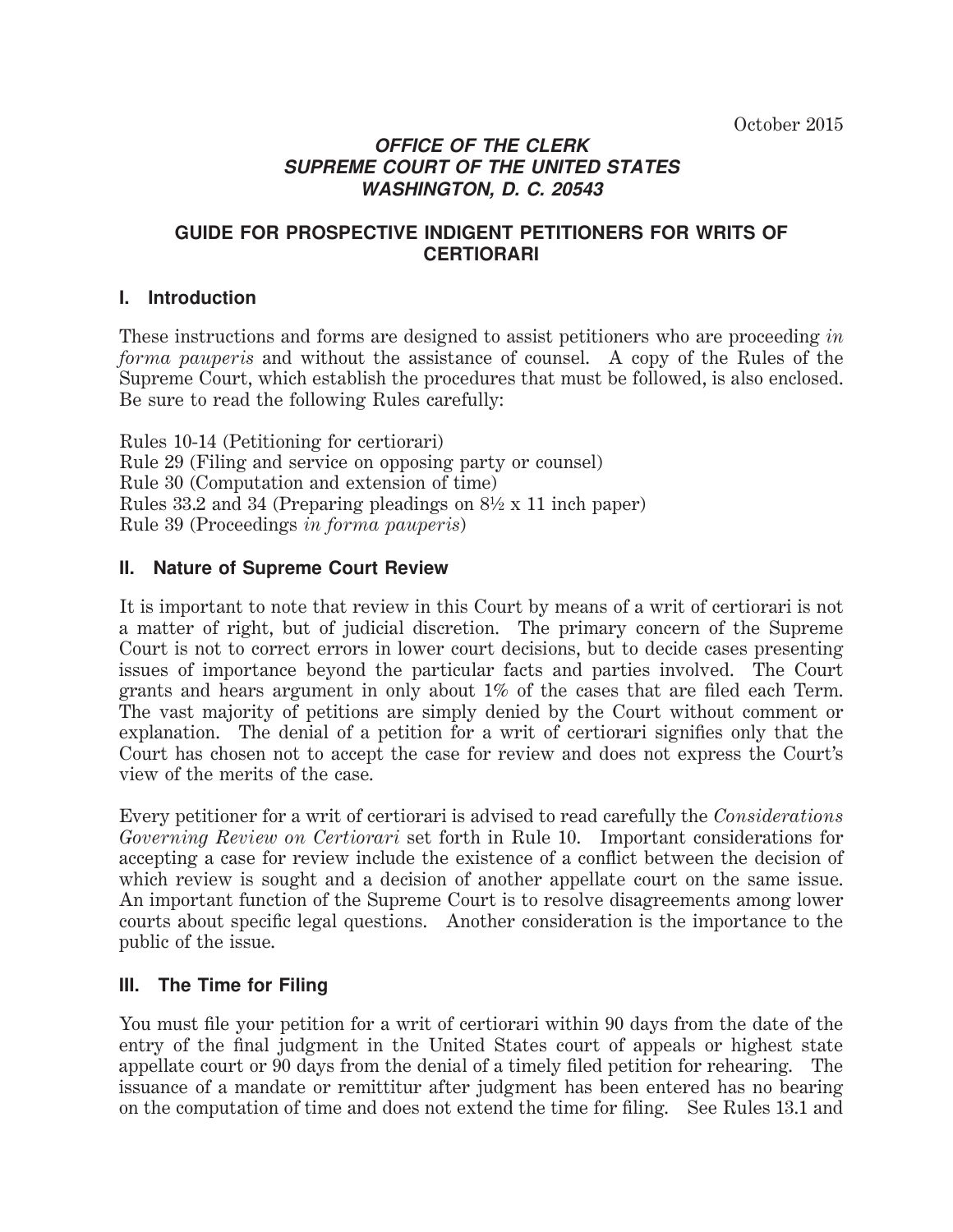13.3. Filing in the Supreme Court means the actual receipt of documents by the Clerk; or their deposit in the United States mail, with first-class postage prepaid, on or before the final date allowed for filing; or their delivery to a third-party commercial carrier, on or before the final date allowed for filing, for delivery to the Clerk within 3 calendar days. See Rule 29.2.

## **IV. What To File**

Unless you are an inmate confined in an institution and not represented by counsel, file:

—An original and ten copies of a motion for leave to proceed *in forma pauperis* and an original and 10 copies of an affidavit or declaration in support thereof. See Rule 39.

—An original and 10 copies of a petition for a writ of certiorari with an appendix consisting of a copy of the judgment or decree you are asking this Court to review including any order on rehearing, and copies of any opinions or orders by any courts or administrative agencies that have previously considered your case. See Rule 14.1(i).

—One affidavit or declaration showing that all opposing parties or their counsel have been served with a copy of the papers filed in this Court. See Rule 29.

If you are an inmate confined in an institution and not represented by counsel, you need file only the original of the motion for leave to proceed *in forma pauperis,* affidavit or declaration when needed in support of the motion for leave to proceed *in forma pauperis,* the petition for a writ of certiorari, and proof of service.

If the court below appointed counsel in the current proceeding, no affidavit or declaration is required, but the motion should cite the provision of law under which counsel was appointed, or a copy of the order of appointment should be appended to the motion. See Rule 39.1.

The attached forms may be used for the original motion, affidavit or declaration, and petition, and should be stapled together in that order. The proof of service should be included as a detached sheet, and the form provided may be used.

#### **V. Page Limitation**

The petition for a writ of certiorari may not exceed 40 pages excluding the pages that precede Page 1 of the form. The documents required to be contained in the appendix to the petition do not count toward the page limit. See Rule 33.2(b).

#### **VI. Method of Filing**

All documents to be filed in this Court must be addressed to the Clerk, Supreme Court of the United States, Washington, D. C. 20543 and must be served on opposing parties or their counsel in accordance with Rule 29.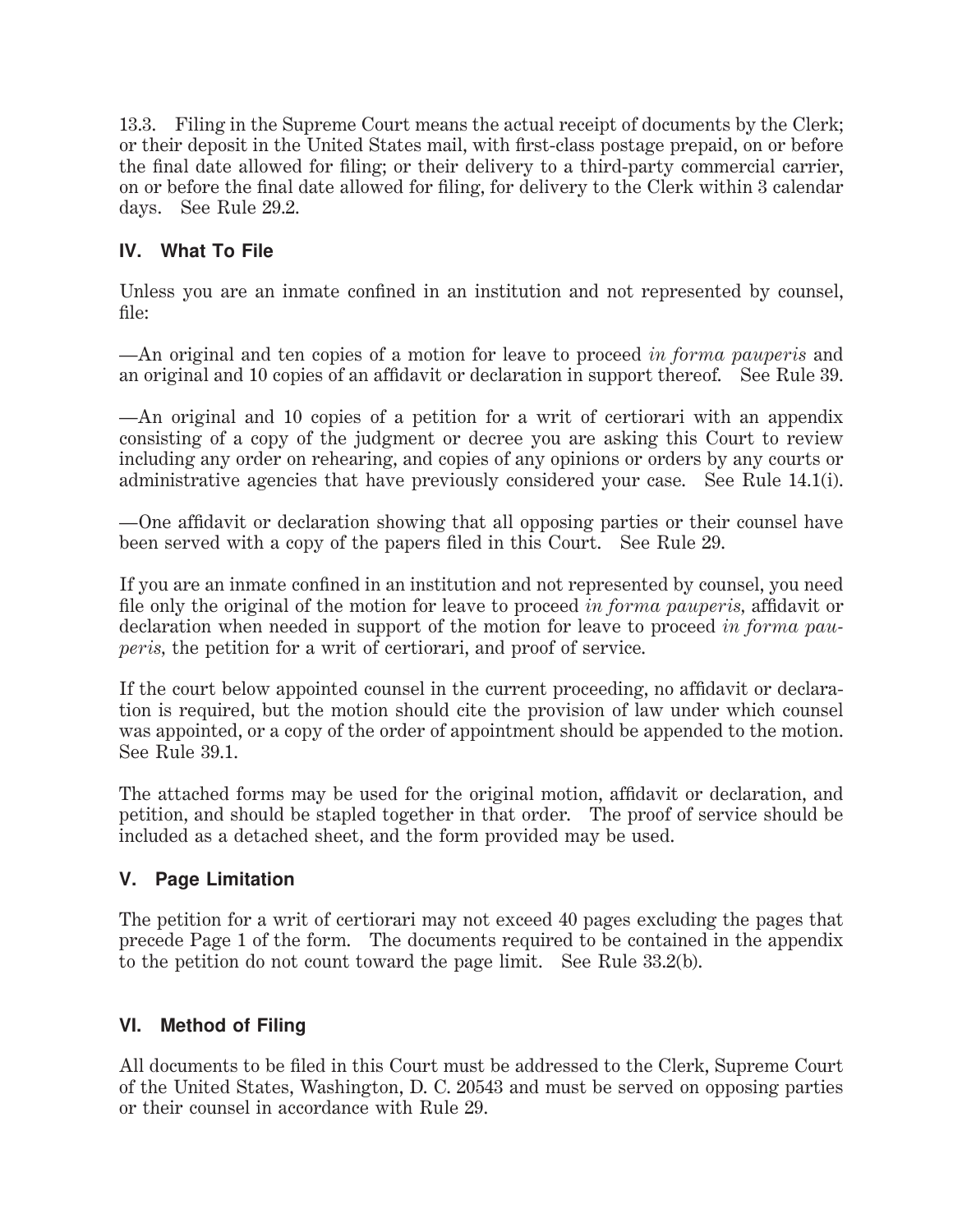#### **INSTRUCTIONS FOR COMPLETING FORMS**

#### **I. Motion for Leave to Proceed In Forma Pauperis - Rule 39**

A. On the form provided for the motion for leave to proceed *in forma pauperis,* leave the case number blank. The number will be assigned by the Clerk when the case is docketed.

B. On the line in the case caption for "petitioner", type your name. As a *pro se* petitioner, you may represent only yourself. On the line for "respondent", type the name of the opposing party in the lower court. If there are multiple respondents, enter the first respondent, as the name appeared on the lower court decision, followed by "et al." to indicate that there are other respondents. The additional parties must be listed in the LIST OF PARTIES section of the petition.

C. If the lower courts in your case granted you leave to proceed *in forma pauperis,* check the appropriate space and indicate the court or courts that allowed you to proceed *in forma pauperis.* If none of the lower courts granted you leave to proceed *in forma pauperis,* check the block that so indicates.

D. Sign the motion on the signature line.

#### **II. Affidavit or Declaration in Support of Motion for Leave to Proceed In Forma Pauperis**

On the form provided, answer fully each of the questions. If the answer to a question is "0," "none," or "not applicable (N/A)," enter that response. If you need more space to answer a question or to explain your answer, attach a separate sheet of paper, identified with your name and the question number. Unless each question is fully answered, the Clerk will not accept the petition. The form must either be notarized or be in the form of a declaration. See 28 U. S. C. § 1746.

#### **III. Cover Page - Rule 34**

When you complete the form for the cover page:

A. Leave case number blank. The number will be assigned by the Clerk when the case is docketed.

B. Complete the case caption as you did on the motion for leave to proceed *in forma pauperis.*

C. List the court from which the action is brought on the line following the words "on petition for a writ of certiorari to." If your case is from a state court, enter the name of the court that last addressed the merits of the case. For example, if the highest state court denied discretionary review, and the state court of appeals affirmed the decision of the trial court, the state court of appeals should be listed. If your case is federal, the United States court of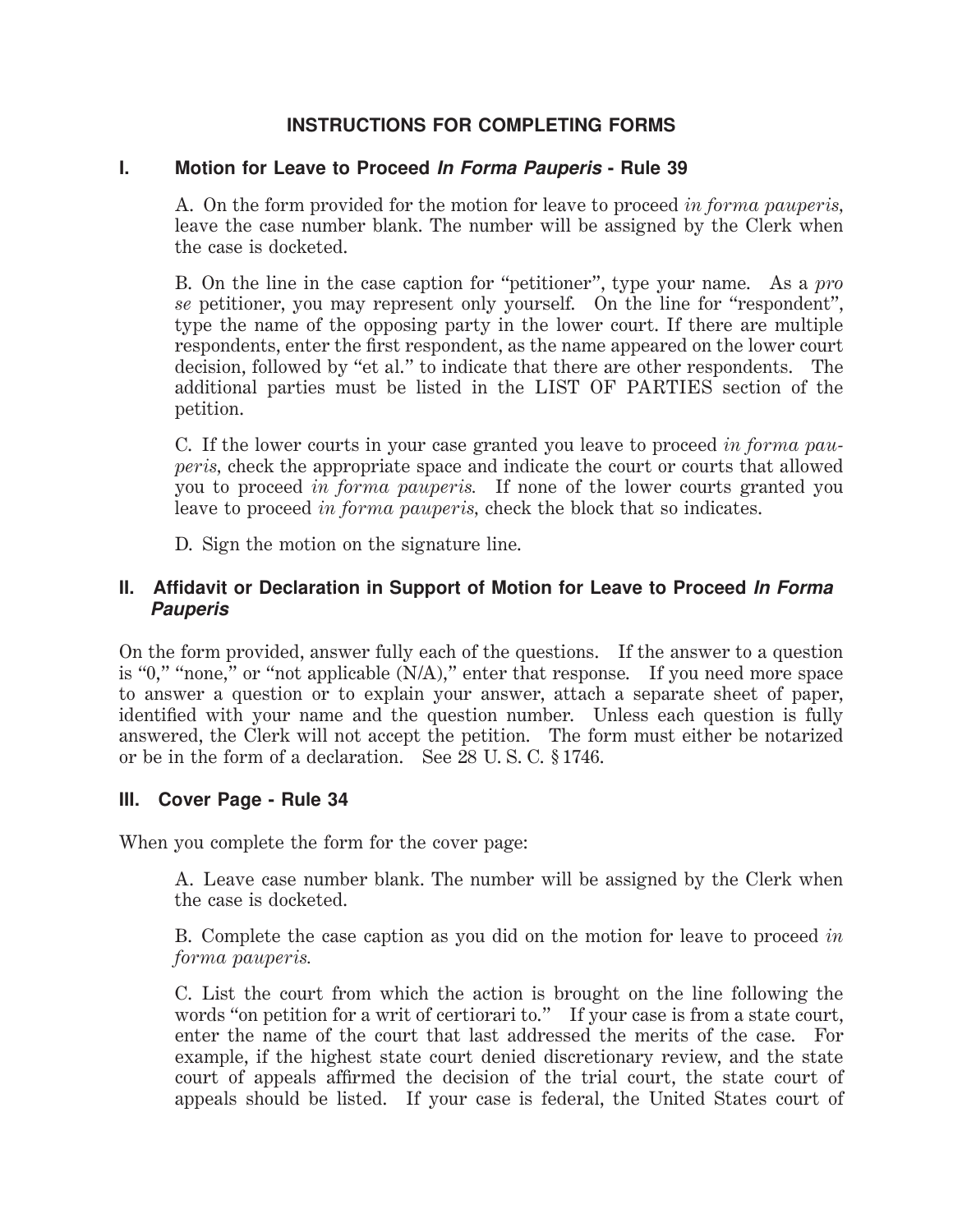appeals that decided your case will always be listed here.

D. Enter your name, address, and telephone number in the appropriate spaces.

## **IV. Question(s) Presented**

On the page provided, enter the question or questions that you wish the Court to review. The questions must be concise. Questions presented in cases accepted for review are usually no longer than two or three sentences. The purpose of the question presented is to assist the Court in selecting cases. State the issue you wish the Court to decide clearly and without unnecessary detail.

## **V. List of Parties**

On the page provided, check either the box indicating that the names of all parties appear in the caption of the case on the cover page or the box indicating that there are additional parties. If there are additional parties, list them. Rule 12.6 states that all parties to the proceeding whose judgment is sought to be reviewed shall be deemed parties in this Court, and that all parties other than petitioner shall be respondents. The court whose judgment you seek to have this Court review is **not** a party.

## **VI. Table of Contents**

On the page provided, list the page numbers on which the required portions of the petition appear. Number the pages consecutively, beginning with the "Opinions Below" page as page 1.

#### **VII. Index of Appendices**

List the description of each document that is included in the appendix beside the appropriate appendix letter. Mark the bottom of the first page of each appendix with the appropriate designation, *e.g.,* "Appendix A." See Rule 14.1 pertaining to the items to be included in the appendix.

#### A. Federal Courts

If you are asking the Court to review a decision of a federal court, the decision of the United States court of appeals should be designated Appendix A. Appendix A should be followed by the decision of the United States District Court and the findings and recommendations of the United States magistrate judge, if there were any. If the United States court of appeals denied a timely filed petition for rehearing, a copy of that order should be appended next. If you are seeking review of a decision in a habeas corpus case, and the decision of either the United States District Court or the United States Court of Appeals makes reference to a state court decision in which you were a party, a copy of the state court decision must be included in the appendix.

#### B. State Courts

If you are asking the Court to review a decision of a state court, the decision of which review is sought should be designated Appendix A. Appendix A should be followed by the decision of the lower court or agency that was reviewed in the decision designated Appendix A. If the highest court of the state in which a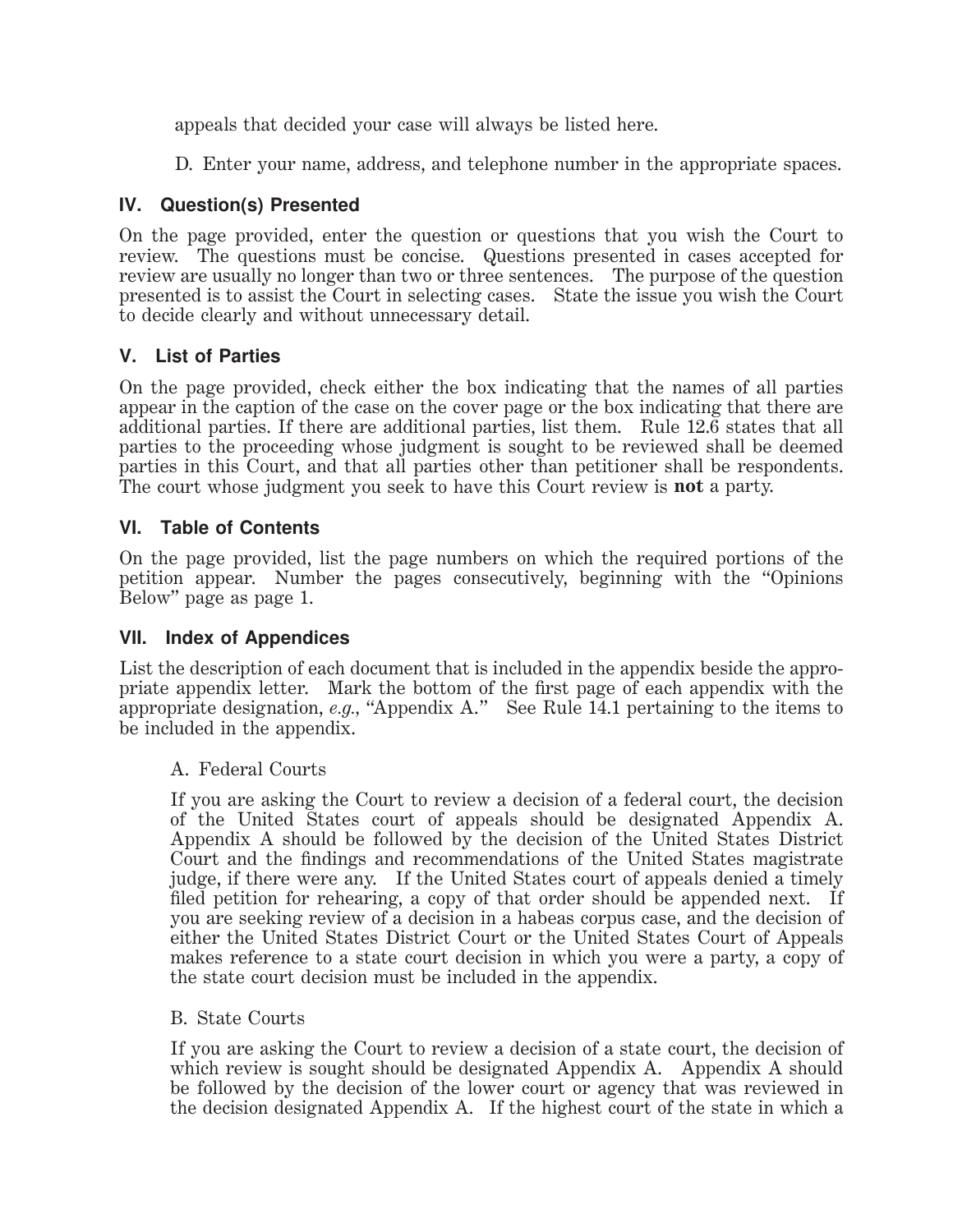decision could be had denied discretionary review, a copy of that order should follow. If an order denying a timely filed petition for rehearing starts the running of the time for filing a petition for a writ of certiorari pursuant to Rule 13.3, a copy of the order should be appended next.

As an example, if the state trial court ruled against you, the intermediate court of appeals affirmed the decision of the trial court, the state supreme court denied discretionary review and then denied a timely petition for rehearing, the appendices should appear in the following order:

Appendix A Decision of State Court of Appeals Appendix B Decision of State Trial Court Appendix C Decision of State Supreme Court Denying Review Appendix D Order of State Supreme Court Denying Rehearing

#### **VIII. Table of Authorities**

On the page provided, list the cases, statutes, treatises, and articles that you reference in your petition, and the page number of your petition where each authority appears.

#### **IX. Opinions Below**

In the space provided, indicate whether the opinions of the lower courts in your case have been published, and if so, the citation for the opinion below. For example, opinions of the United States courts of appeals are published in the Federal Reporter. If the opinion in your case appears at page 100 of volume 30 of the Federal Reporter, Third Series, indicate that the opinion is reported at 30 F. 3d 100. If the opinion has been designated for publication but has not yet been published, check the appropriate space. Also indicate where in the appendix each decision, reported or unreported, appears.

#### **X. Jurisdiction**

The purpose of the jurisdiction section of the petition is to establish the statutory source for the Court's jurisdiction and the dates that determine whether the petition is timely filed. The form sets out the pertinent statutes for federal and state cases. You need provide only the dates of the lower court decisions that establish the timeliness of the petition for a writ of certiorari. If an extension of time within which to file the petition for a writ of certiorari was granted, you must provide the requested information pertaining to the extension. If you seek to have the Court review a decision of a state court, you must provide the date the highest state court decided your case, either by ruling on the merits or denying discretionary review.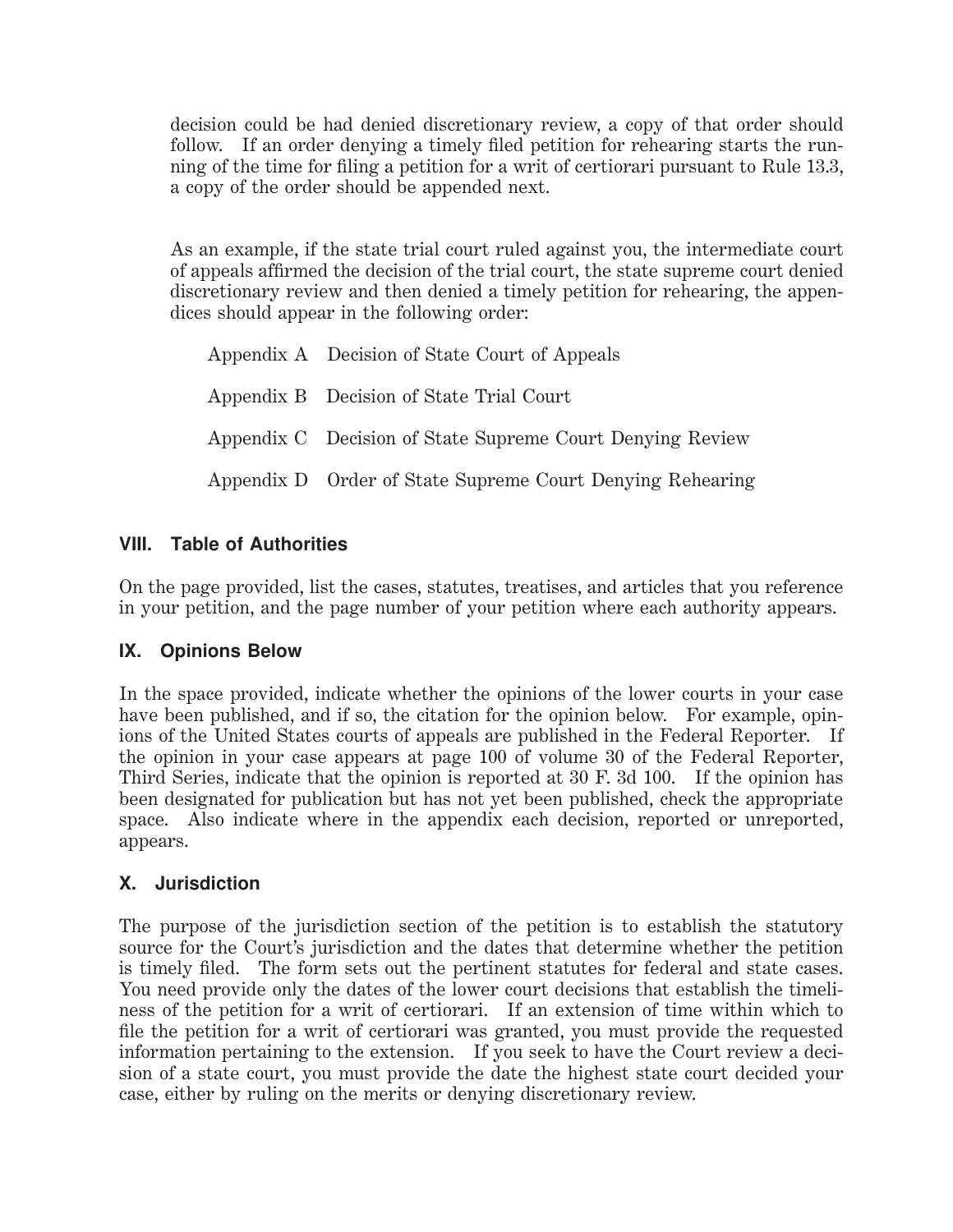## **XI. Constitutional and Statutory Provisions Involved**

Set out verbatim the constitutional provisions, treaties, statutes, ordinances and regulations involved in the case. If the provisions involved are lengthy, provide their citation and indicate where in the Appendix to the petition the text of the provisions appears.

#### **XII. Statement of the Case**

Provide a **concise** statement of the case containing the facts material to the consideration of the question(s) presented; you should summarize the relevant facts of the case and the proceedings that took place in the lower courts. You may need to attach additional pages, but the statement should be concise and limited to the relevant facts of the case.

#### **XIII. Reasons for Granting the Petition**

The purpose of this section of the petition is to explain to the Court why it should grant certiorari. It is important to read Rule 10 and address what compelling reasons exist for the exercise of the Court's discretionary jurisdiction. Try to show not only why the decision of the lower court may be erroneous, but the national importance of having the Supreme Court decide the question involved. It is important to show whether the decision of the court that decided your case is in conflict with the decisions of another appellate court; the importance of the case not only to you but to others similarly situated; and the ways the decision of the lower court in your case was erroneous. You will need to attach additional pages, but the reasons should be as concise as possible, consistent with the purpose of this section of the petition.

#### **XIV. Conclusion**

Enter your name and the date that you submit the petition.

#### **XV. Proof of Service**

You must serve a copy of your petition on counsel for respondents as required by Rule 29. If you serve the petition by first-class mail or by third-party commercial carrier, you may use the enclosed proof of service form. If the United States or any department, office, agency, officer, or employee thereof is a party, you must serve the Solicitor General of the United States, Room 5614, Department of Justice, 950 Pennsylvania Ave., N.W., Washington, D. C. 20530–0001. The lower courts that ruled on your case are not parties and need not be served with a copy of the petition. The proof of service may be in the form of a declaration pursuant to 28 U. S. C. § 1746.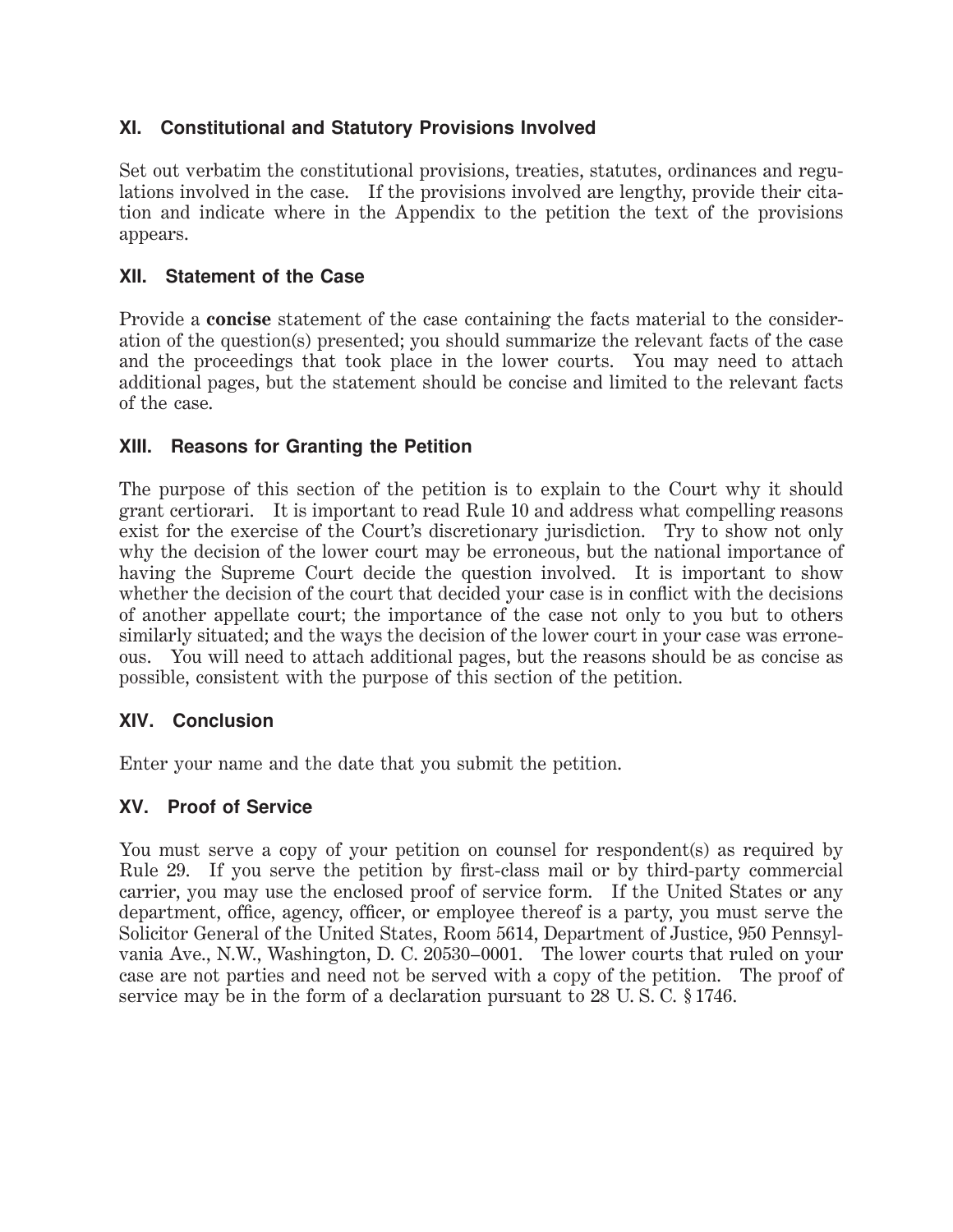No.

# IN THE

## SUPREME COURT OF THE UNITED STATES

— PETITIONER

(Your Name)

VS.

— RESPONDENT(S)

#### MOTION FOR LEAVE TO PROCEED *IN FORMA PAUPERIS*

The petitioner asks leave to file the attached petition for a writ of certiorari without prepayment of costs and to proceed *in forma pauperis.*

Please check the appropriate boxes:

D Petitioner has previously been granted leave to proceed *in forma pauperis* in the following court(s):

D Petitioner has **not** previously been granted leave to proceed *in forma pauperis* in any other court.

 $\Box$  Petitioner's affidavit or declaration in support of this motion is attached hereto.

D Petitioner's affidavit or declaration is **not** attached because the court below appointed counsel in the current proceeding, and:

 $\Box$  The appointment was made under the following provision of law:

<u>same</u>, or

 $\square$  a copy of the order of appointment is appended.

(Signature)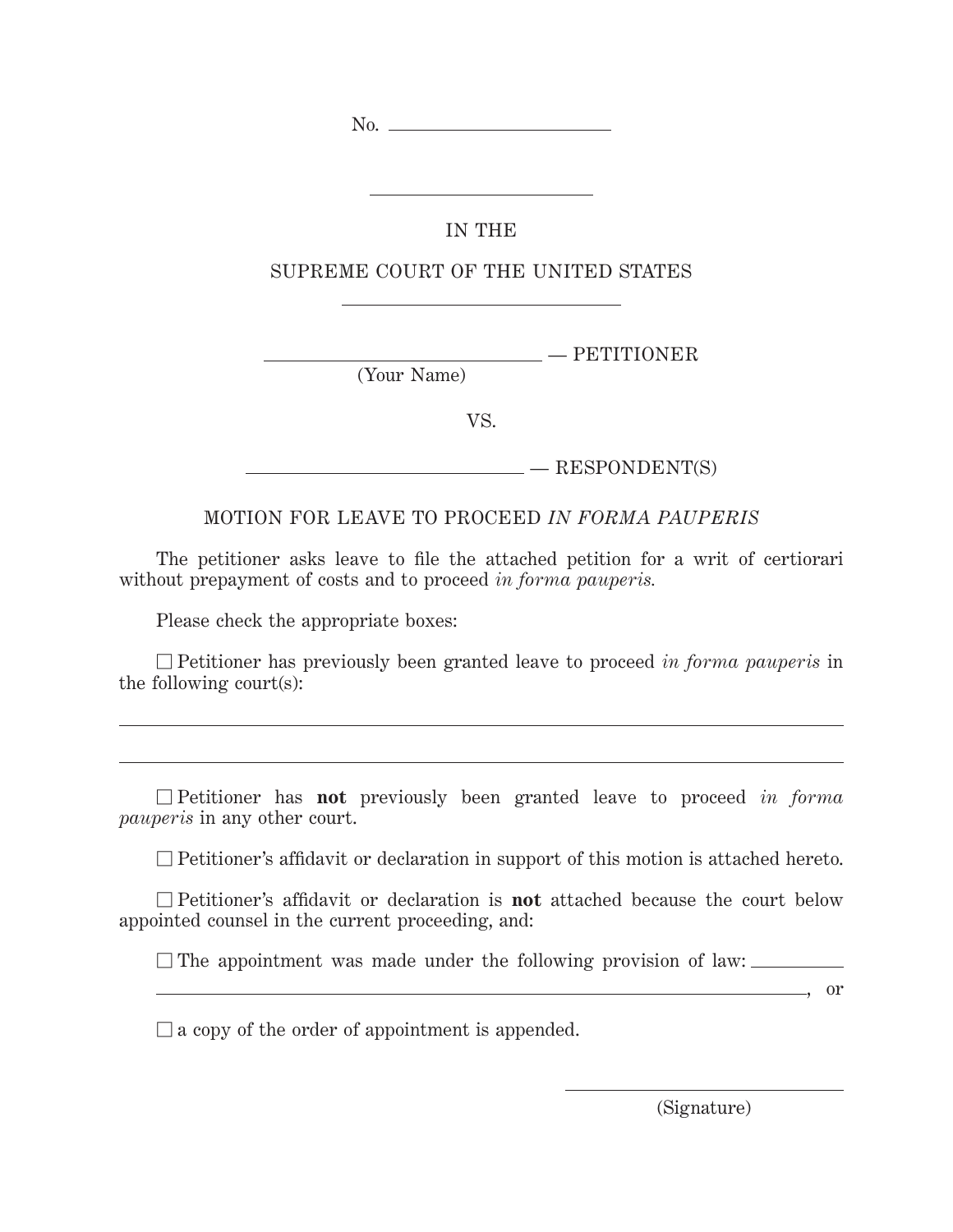#### **AFFIDAVIT OR DECLARATION IN SUPPORT OF MOTION FOR LEAVE TO PROCEED IN FORMA PAUPERIS**

I, \_\_\_\_\_\_\_\_\_\_\_\_\_\_\_\_\_\_\_\_\_\_\_\_\_\_, am the petitioner in the above-entitled case. In support of my motion to proceed *in forma pauperis,* I state that because of my poverty I am unable to pay the costs of this case or to give security therefor; and I believe I am entitled to redress.

1. For both you and your spouse estimate the average amount of money received from each of the following sources during the past 12 months. Adjust any amount that was received weekly, biweekly, quarterly, semiannually, or annually to show the monthly rate. Use gross amounts, that is, amounts before any deductions for taxes or otherwise.

| Income source                                                              | Average monthly amount during<br>the past 12 months |               | <b>Amount expected</b><br>next month                                                                                                                                                                                                                                                                                |               |
|----------------------------------------------------------------------------|-----------------------------------------------------|---------------|---------------------------------------------------------------------------------------------------------------------------------------------------------------------------------------------------------------------------------------------------------------------------------------------------------------------|---------------|
|                                                                            | You                                                 | Spouse        | You                                                                                                                                                                                                                                                                                                                 | Spouse        |
| Employment                                                                 | \$                                                  | $\mathbb{S}$  | $\mathbb{S}$                                                                                                                                                                                                                                                                                                        | $\mathbb S$   |
| Self-employment                                                            | $\mathbb{S}$                                        | $\mathbb{S}$  | $\frac{1}{2}$                                                                                                                                                                                                                                                                                                       | $\mathbb{S}$  |
| Income from real property<br>(such as rental income)                       | \$                                                  | $\frac{1}{2}$ | $\frac{1}{2}$                                                                                                                                                                                                                                                                                                       | $\mathbb{S}$  |
| Interest and dividends                                                     | $\mathbb{S}$                                        | $\mathbb{S}$  | $\mathbb{S}$                                                                                                                                                                                                                                                                                                        | $\mathbb{S}$  |
| Gifts                                                                      | $\mathcal{S}$                                       | $\frac{1}{2}$ | $\mathbb{S}$                                                                                                                                                                                                                                                                                                        | $\mathcal{S}$ |
| Alimony                                                                    | $\mathbb{S}$                                        | $\mathbb{S}$  | $\frac{1}{2}$                                                                                                                                                                                                                                                                                                       | $\frac{1}{2}$ |
| <b>Child Support</b>                                                       | $\mathbb S$                                         | $\mathbb{S}$  | $\mathbb{S}$                                                                                                                                                                                                                                                                                                        | $\mathbb S$   |
| Retirement (such as social<br>security, pensions,<br>annuities, insurance) | $\mathbb{S}$                                        |               | $\frac{1}{2}$ $\frac{1}{2}$ $\frac{1}{2}$ $\frac{1}{2}$ $\frac{1}{2}$ $\frac{1}{2}$ $\frac{1}{2}$ $\frac{1}{2}$ $\frac{1}{2}$ $\frac{1}{2}$ $\frac{1}{2}$ $\frac{1}{2}$ $\frac{1}{2}$ $\frac{1}{2}$ $\frac{1}{2}$ $\frac{1}{2}$ $\frac{1}{2}$ $\frac{1}{2}$ $\frac{1}{2}$ $\frac{1}{2}$ $\frac{1}{2}$ $\frac{1}{2}$ | $\frac{1}{2}$ |
| Disability (such as social<br>security, insurance payments)                | $\mathbb{S}$                                        |               | $\frac{1}{2}$                                                                                                                                                                                                                                                                                                       |               |
| Unemployment payments                                                      | $\mathbb{S}$                                        |               | $\frac{1}{2}$ $\frac{1}{2}$ $\frac{1}{2}$ $\frac{1}{2}$ $\frac{1}{2}$ $\frac{1}{2}$ $\frac{1}{2}$ $\frac{1}{2}$ $\frac{1}{2}$ $\frac{1}{2}$ $\frac{1}{2}$ $\frac{1}{2}$ $\frac{1}{2}$ $\frac{1}{2}$ $\frac{1}{2}$ $\frac{1}{2}$ $\frac{1}{2}$ $\frac{1}{2}$ $\frac{1}{2}$ $\frac{1}{2}$ $\frac{1}{2}$ $\frac{1}{2}$ | $\mathbb{S}$  |
| Public-assistance<br>(such as welfare)                                     | $\mathcal{S}$                                       | $\mathcal{S}$ | $\frac{1}{2}$                                                                                                                                                                                                                                                                                                       | $\frac{1}{2}$ |
| Other (specify): ____________                                              | $\mathbb{S}$                                        |               | $\mathfrak s$ s and $\mathfrak s$                                                                                                                                                                                                                                                                                   | $\mathbb{S}$  |
| Total monthly income: \$                                                   |                                                     | $\mathcal{S}$ | $\mathbb{S}$                                                                                                                                                                                                                                                                                                        | $\mathbb S$   |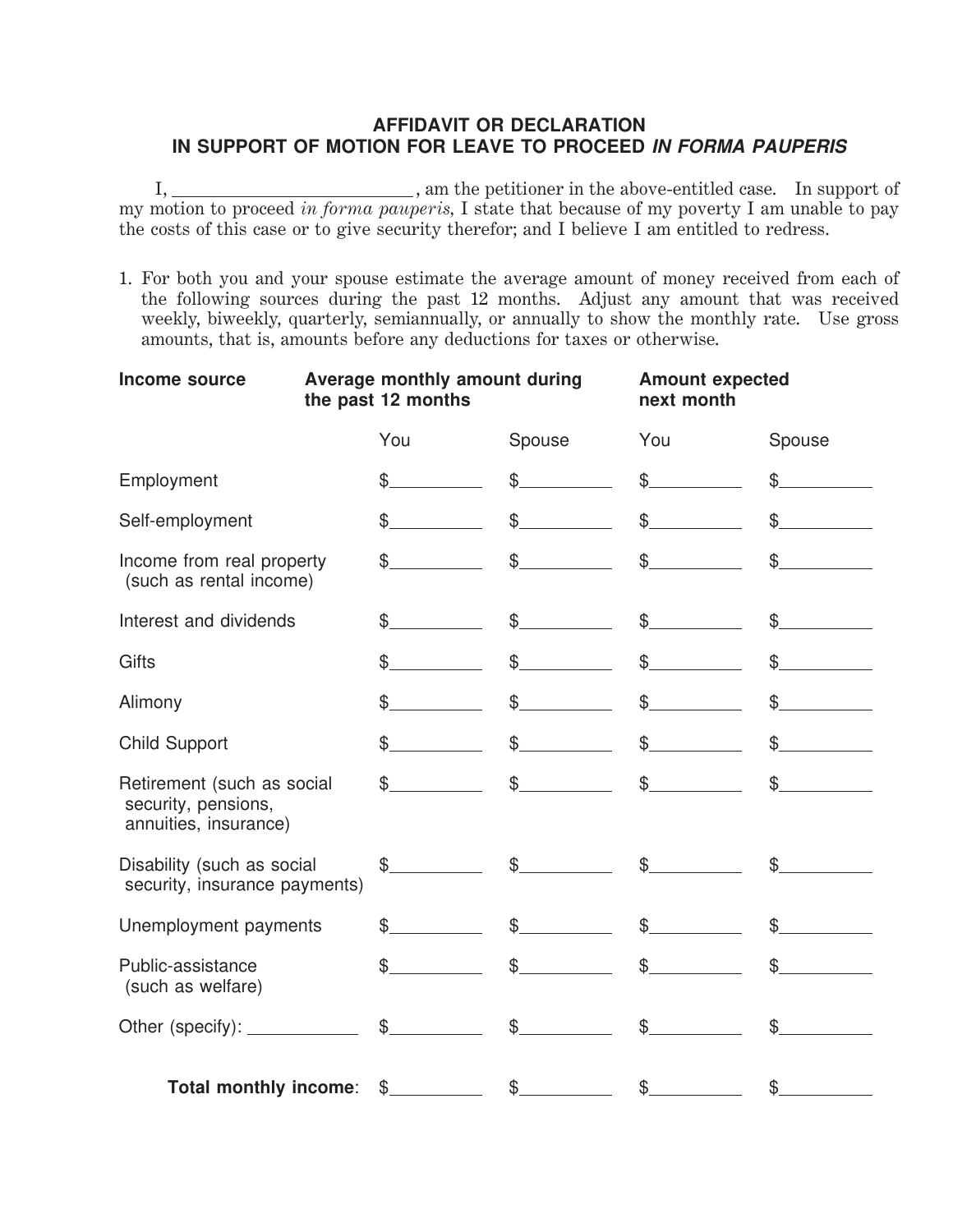2. List your employment history for the past two years, most recent first. (Gross monthly pay is before taxes or other deductions.)

| <b>Employer</b> | <b>Address</b> | Dates of<br><b>Employment</b> | <b>Gross monthly pay</b> |
|-----------------|----------------|-------------------------------|--------------------------|
|                 |                |                               |                          |
|                 |                |                               |                          |

3. List your spouse's employment history for the past two years, most recent employer first. (Gross monthly pay is before taxes or other deductions.)

| <b>Employer</b> | <b>Address</b> | Dates of<br><b>Employment</b> | <b>Gross monthly pay</b> |
|-----------------|----------------|-------------------------------|--------------------------|
|                 |                |                               |                          |
|                 |                |                               |                          |

4. How much cash do you and your spouse have? \$ Below, state any money you or your spouse have in bank accounts or in any other financial institution.

|  | Financial institution Type of account Amount you have Amount your spouse has |
|--|------------------------------------------------------------------------------|
|  |                                                                              |
|  |                                                                              |
|  |                                                                              |

5. List the assets, and their values, which you own or your spouse owns. Do not list clothing and ordinary household furnishings.

| $\square$ Home                                                                                                                                                                                                                                                                                                                                                                 | $\Box$ Other real estate |  |
|--------------------------------------------------------------------------------------------------------------------------------------------------------------------------------------------------------------------------------------------------------------------------------------------------------------------------------------------------------------------------------|--------------------------|--|
|                                                                                                                                                                                                                                                                                                                                                                                |                          |  |
|                                                                                                                                                                                                                                                                                                                                                                                |                          |  |
| $\Box$ Motor Vehicle #1                                                                                                                                                                                                                                                                                                                                                        | $\Box$ Motor Vehicle #2  |  |
| Year, make & model                                                                                                                                                                                                                                                                                                                                                             | Year, make & model       |  |
| Value                                                                                                                                                                                                                                                                                                                                                                          |                          |  |
| $\Box$ Other assets                                                                                                                                                                                                                                                                                                                                                            |                          |  |
|                                                                                                                                                                                                                                                                                                                                                                                |                          |  |
| $Value \begin{tabular}{c} \hline \rule[1mm]{1mm}{1.2mm} \rule[1mm]{1mm}{1.2mm} \rule[1mm]{1mm}{1.2mm} \rule[1mm]{1mm}{1.2mm} \rule[1mm]{1mm}{1.2mm} \rule[1mm]{1mm}{1.2mm} \rule[1mm]{1mm}{1.2mm} \rule[1mm]{1.2mm}{1.2mm} \rule[1mm]{1.2mm}{1.2mm} \rule[1mm]{1.2mm}{1.2mm} \rule[1mm]{1.2mm}{1.2mm} \rule[1mm]{1.2mm}{1.2mm} \rule[1mm]{1.2mm}{1.2mm} \rule[1mm]{1.2mm}{1.2$ |                          |  |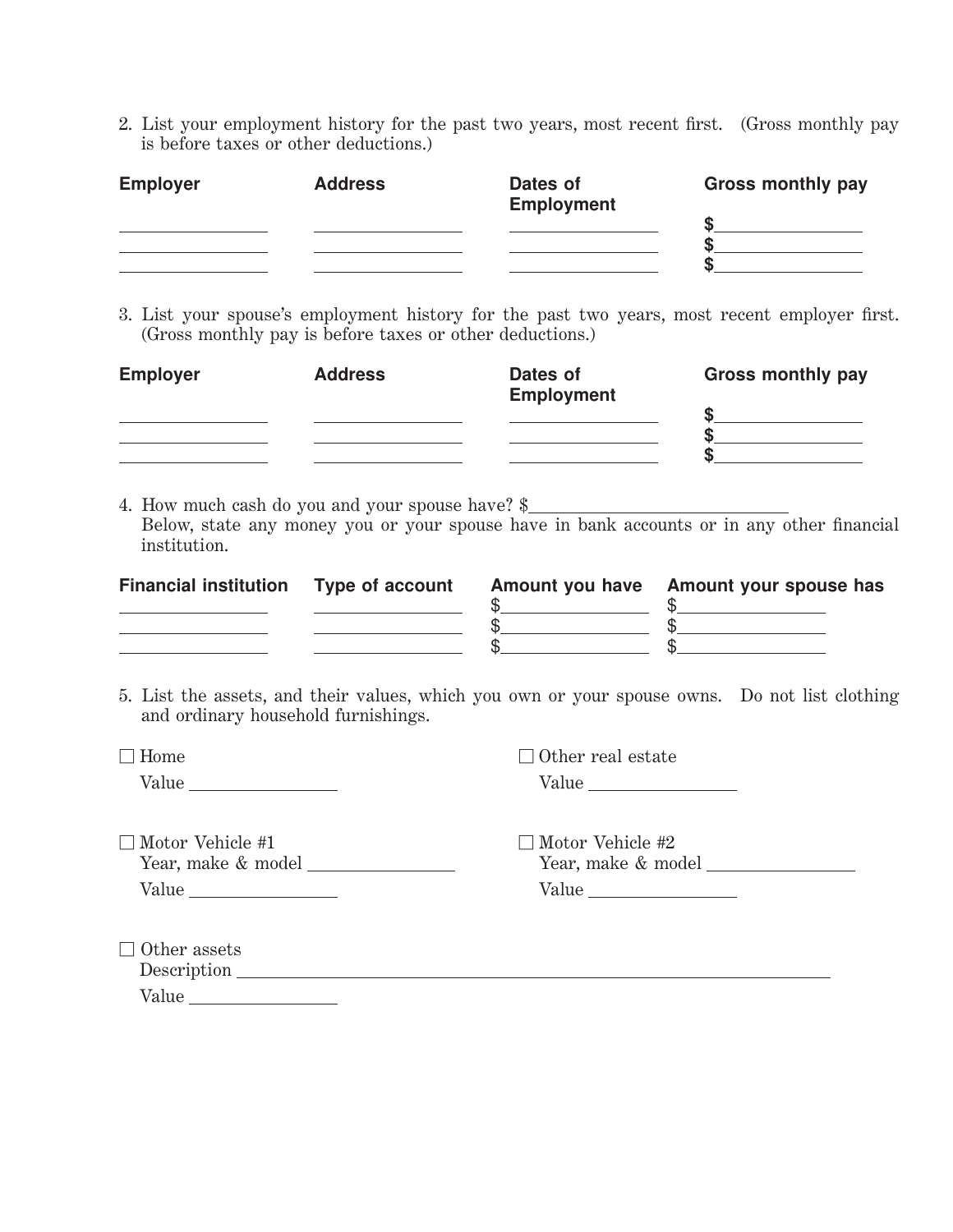6. State every person, business, or organization owing you or your spouse money, and the amount owed.

| $\frac{1}{2}$                                                    |
|------------------------------------------------------------------|
|                                                                  |
|                                                                  |
|                                                                  |
| 7. State the persons who rely on you or your spouse for support. |
| <b>Relationship</b><br>Age                                       |
|                                                                  |

8. Estimate the average monthly expenses of you and your family. Show separately the amounts paid by your spouse. Adjust any payments that are made weekly, biweekly, quarterly, or annually to show the monthly rate.

|                                                                                                                                                                                                       | You            | <b>Your spouse</b> |
|-------------------------------------------------------------------------------------------------------------------------------------------------------------------------------------------------------|----------------|--------------------|
| Rent or home-mortgage payment<br>(include lot rented for mobile home)<br>Are real estate taxes included?<br>$\Box$ Yes<br>N <sub>0</sub><br>Is property insurance included?<br>$\Box$ Yes<br>$\rm No$ | $\mathbf{\$\}$ |                    |
| Utilities (electricity, heating fuel,<br>water, sewer, and telephone)                                                                                                                                 | \$             |                    |
| Home maintenance (repairs and upkeep)                                                                                                                                                                 |                |                    |
| Food                                                                                                                                                                                                  |                |                    |
| Clothing                                                                                                                                                                                              |                |                    |
| Laundry and dry-cleaning                                                                                                                                                                              |                |                    |
| Medical and dental expenses                                                                                                                                                                           | \$             |                    |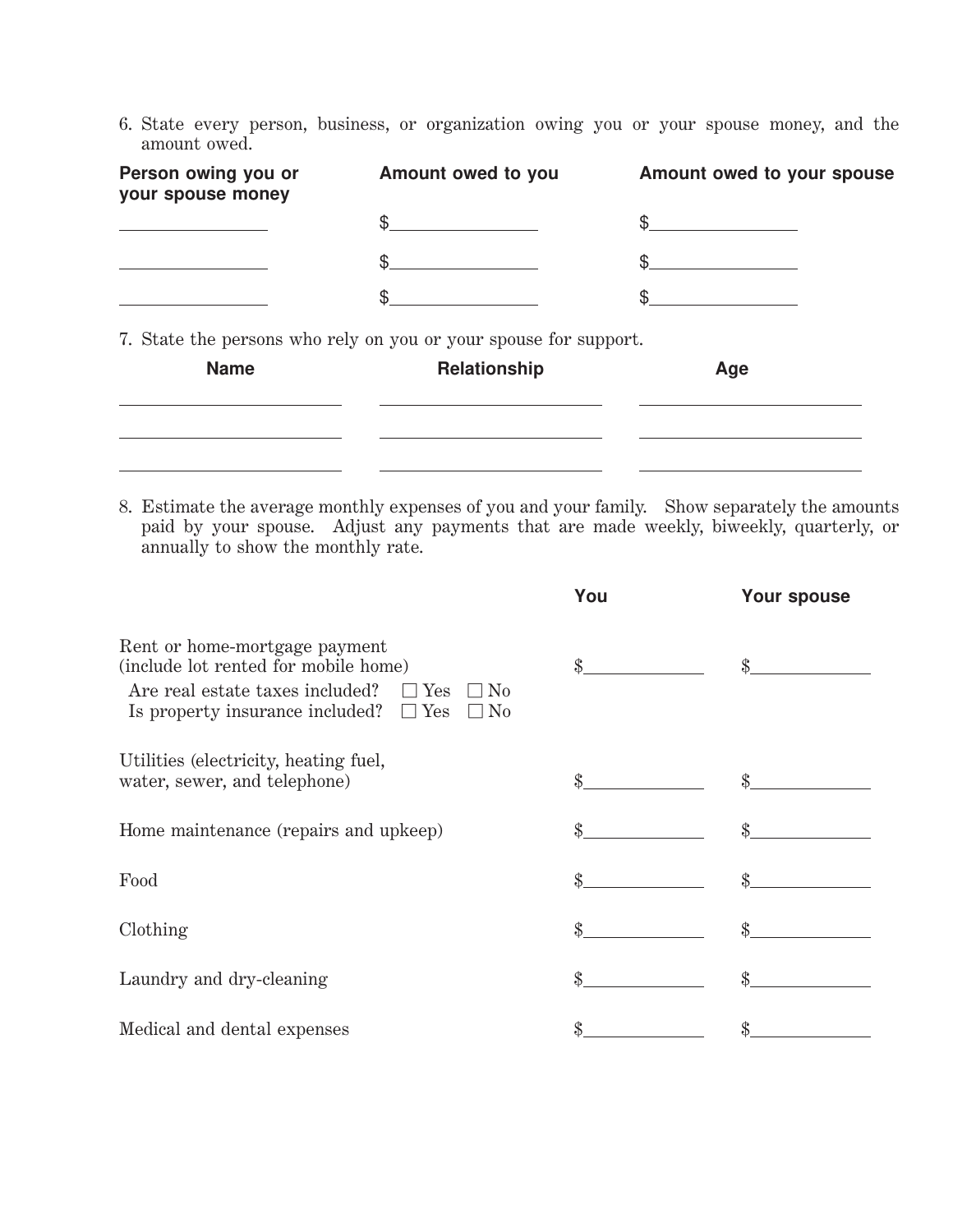|                                                                                                | You               | <b>Your spouse</b>                                                                                                                                                                                                                                                                                                                                                                                                                                                                                                     |
|------------------------------------------------------------------------------------------------|-------------------|------------------------------------------------------------------------------------------------------------------------------------------------------------------------------------------------------------------------------------------------------------------------------------------------------------------------------------------------------------------------------------------------------------------------------------------------------------------------------------------------------------------------|
| Transportation (not including motor vehicle payments)                                          | $\frac{1}{2}$     | $\mathcal{S}$                                                                                                                                                                                                                                                                                                                                                                                                                                                                                                          |
| Recreation, entertainment, newspapers, magazines, etc.                                         | $\frac{1}{2}$     | $\frac{1}{2}$                                                                                                                                                                                                                                                                                                                                                                                                                                                                                                          |
| Insurance (not deducted from wages or included in mortgage payments)                           |                   |                                                                                                                                                                                                                                                                                                                                                                                                                                                                                                                        |
| Homeowner's or renter's                                                                        | $\frac{1}{2}$     | $\frac{1}{2}$                                                                                                                                                                                                                                                                                                                                                                                                                                                                                                          |
| Life                                                                                           | $\frac{1}{2}$     | $\frac{1}{2}$                                                                                                                                                                                                                                                                                                                                                                                                                                                                                                          |
| Health                                                                                         | $\mathbb S$       | $\sim$                                                                                                                                                                                                                                                                                                                                                                                                                                                                                                                 |
| Motor Vehicle                                                                                  | $\mathbb S$       | $\frac{1}{2}$                                                                                                                                                                                                                                                                                                                                                                                                                                                                                                          |
|                                                                                                | $\mathbb S$       | $\mathbb S$                                                                                                                                                                                                                                                                                                                                                                                                                                                                                                            |
| Taxes (not deducted from wages or included in mortgage payments)                               |                   |                                                                                                                                                                                                                                                                                                                                                                                                                                                                                                                        |
|                                                                                                |                   | $\frac{1}{2}$                                                                                                                                                                                                                                                                                                                                                                                                                                                                                                          |
| Installment payments                                                                           |                   |                                                                                                                                                                                                                                                                                                                                                                                                                                                                                                                        |
| Motor Vehicle                                                                                  | $\sim$            | $\frac{1}{2}$                                                                                                                                                                                                                                                                                                                                                                                                                                                                                                          |
| Credit card(s)                                                                                 | $\sim$            | $\mathcal{S}$                                                                                                                                                                                                                                                                                                                                                                                                                                                                                                          |
| Department store(s)                                                                            | $\frac{1}{2}$     | $\mathcal{S}_{-}$                                                                                                                                                                                                                                                                                                                                                                                                                                                                                                      |
|                                                                                                |                   | $\mathcal{S}_{-}$                                                                                                                                                                                                                                                                                                                                                                                                                                                                                                      |
| Alimony, maintenance, and support paid to others                                               | $\frac{1}{2}$     | $\frac{1}{2}$                                                                                                                                                                                                                                                                                                                                                                                                                                                                                                          |
| Regular expenses for operation of business, profession,<br>or farm (attach detailed statement) | $\frac{1}{2}$     | $\mathcal{L}_{-}$                                                                                                                                                                                                                                                                                                                                                                                                                                                                                                      |
|                                                                                                | $\mathcal{S}_{-}$ | $\begin{array}{c} \n\text{\$} \quad \text{\$} \quad \text{\$} \quad \text{\$} \quad \text{\$} \quad \text{\$} \quad \text{\$} \quad \text{\$} \quad \text{\$} \quad \text{\$} \quad \text{\$} \quad \text{\$} \quad \text{\$} \quad \text{\$} \quad \text{\$} \quad \text{\$} \quad \text{\$} \quad \text{\$} \quad \text{\$} \quad \text{\$} \quad \text{\$} \quad \text{\$} \quad \text{\$} \quad \text{\$} \quad \text{\$} \quad \text{\$} \quad \text{\$} \quad \text{\$} \quad \text{\$} \quad \text{\$} \quad \$ |
| <b>Total monthly expenses:</b>                                                                 | $\frac{1}{2}$     | $\frac{1}{2}$                                                                                                                                                                                                                                                                                                                                                                                                                                                                                                          |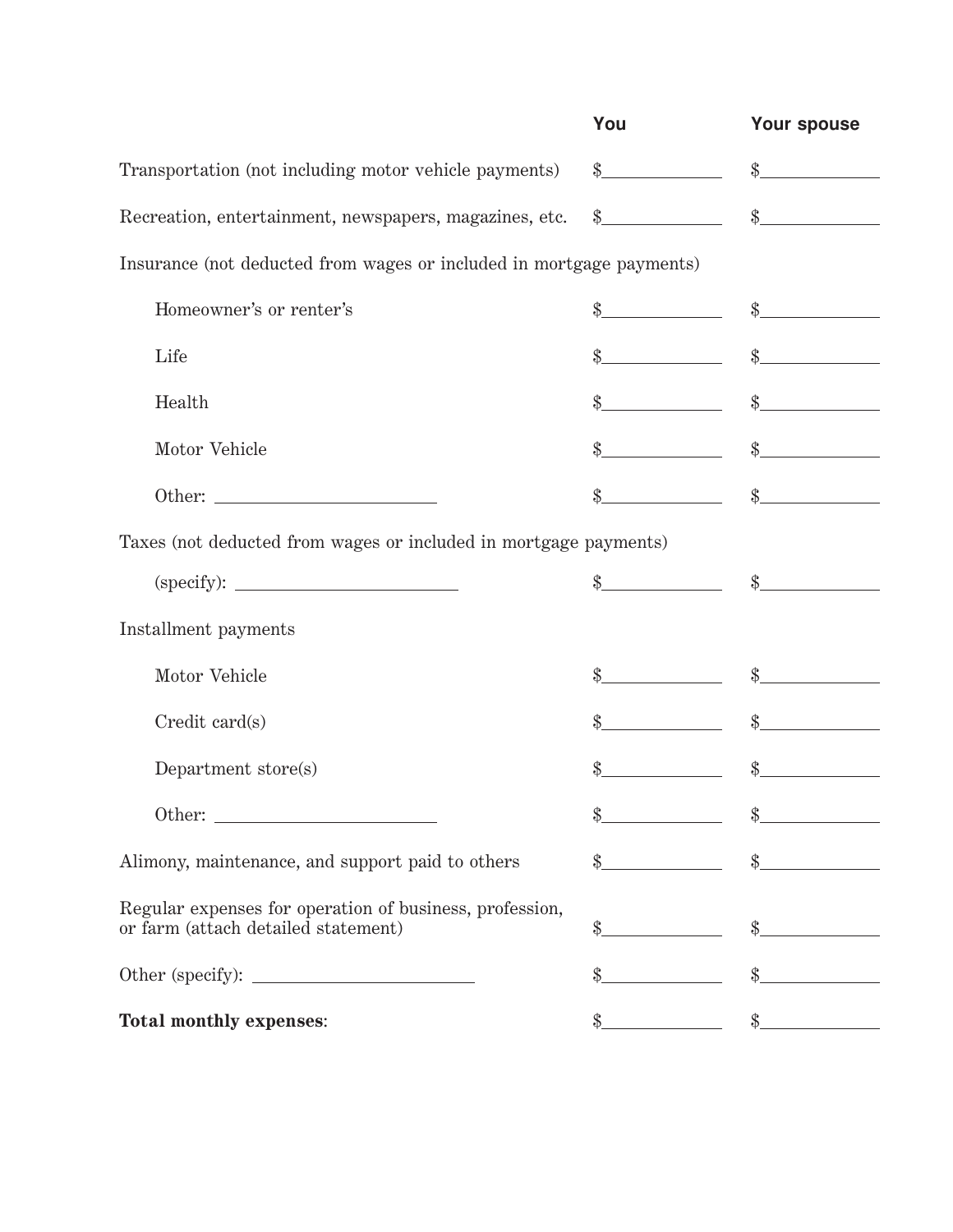9. Do you expect any major changes to your monthly income or expenses or in your assets or liabilities during the next 12 months?

| $\Box$ Yes | $\Box$ No |  |  |  | If yes, describe on an attached sheet. |  |
|------------|-----------|--|--|--|----------------------------------------|--|
|------------|-----------|--|--|--|----------------------------------------|--|

10. Have you paid – or will you be paying – an attorney any money for services in connection with this case, including the completion of this form?  $\Box$  Yes  $\Box$  No

| If yes, state the attorney's name, address, and telephone number: |
|-------------------------------------------------------------------|
|-------------------------------------------------------------------|

- 11. Have you paid—or will you be paying—anyone other than an attorney (such as a paralegal or a typist) any money for services in connection with this case, including the completion of this form?
	- $\Box$  Yes  $\Box$  No

| If yes, how much? |  |
|-------------------|--|
|                   |  |

If yes, state the person's name, address, and telephone number:

12. Provide any other information that will help explain why you cannot pay the costs of this case.

I declare under penalty of perjury that the foregoing is true and correct.

Executed on: , 20

(Signature)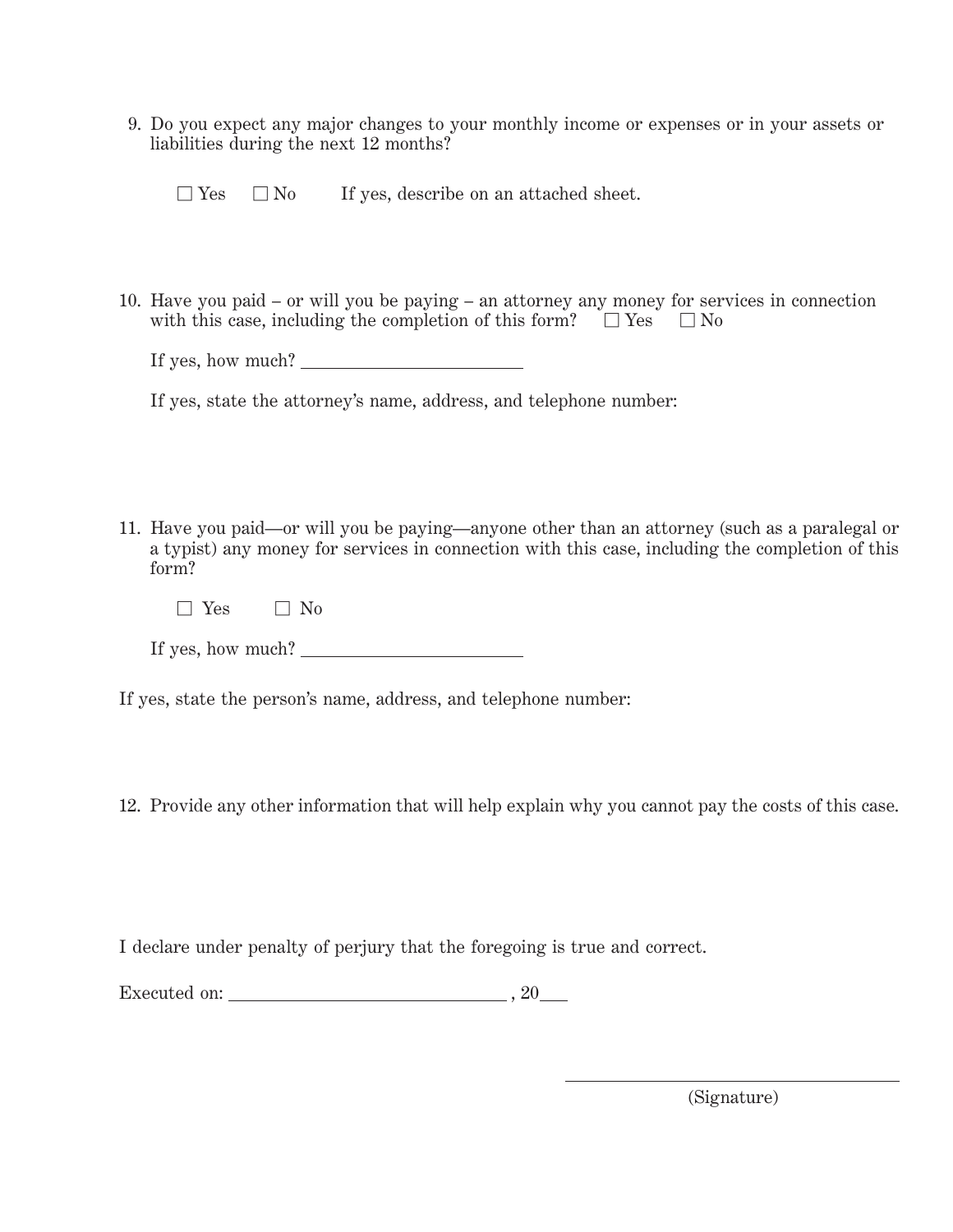No.

## IN THE

#### SUPREME COURT OF THE UNITED STATES

— PETITIONER

vs.

(Your Name)

**MARKET AND RESPONDENT(S)** 

ON PETITION FOR A WRIT OF CERTIORARI TO

(NAME OF COURT THAT LAST RULED ON MERITS OF YOUR CASE)

PETITION FOR WRIT OF CERTIORARI

(Your Name)

(Address)

(City, State, Zip Code)

(Phone Number)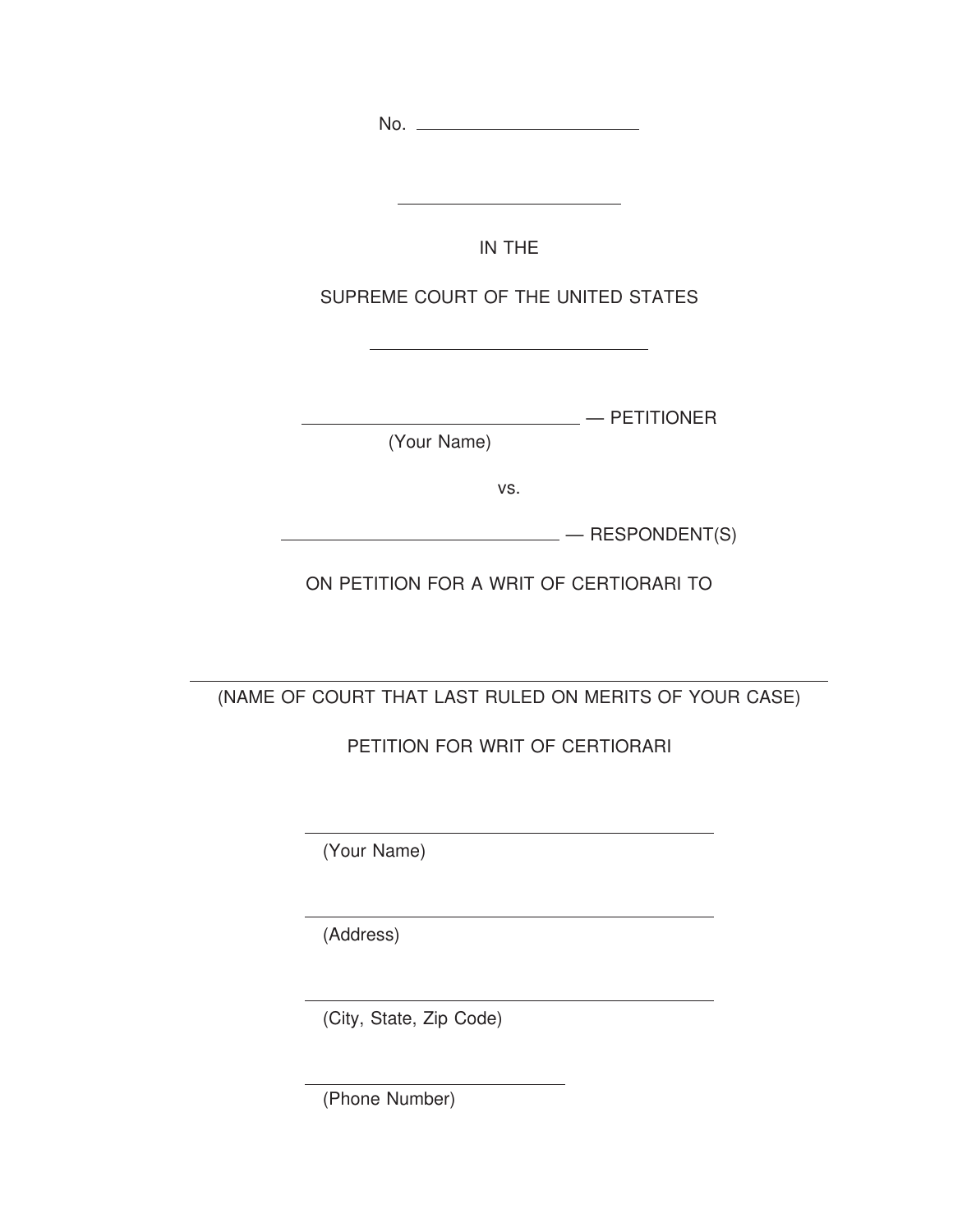**QUESTION(S) PRESENTED**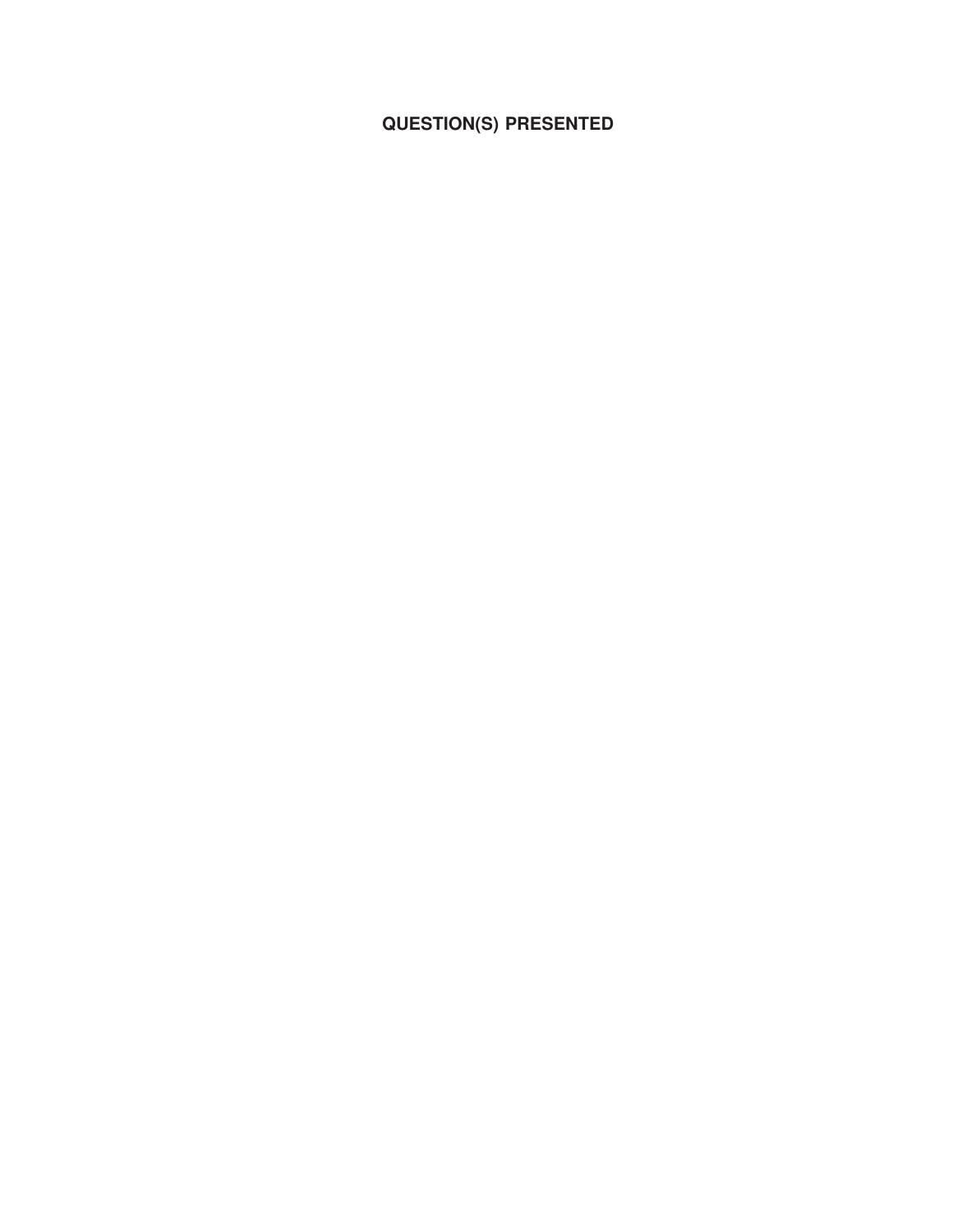#### **LIST OF PARTIES**

- [ ] All parties appear in the caption of the case on the cover page.
- [ ] All parties **do not** appear in the caption of the case on the cover page. A list of all parties to the proceeding in the court whose judgment is the subject of this petition is as follows: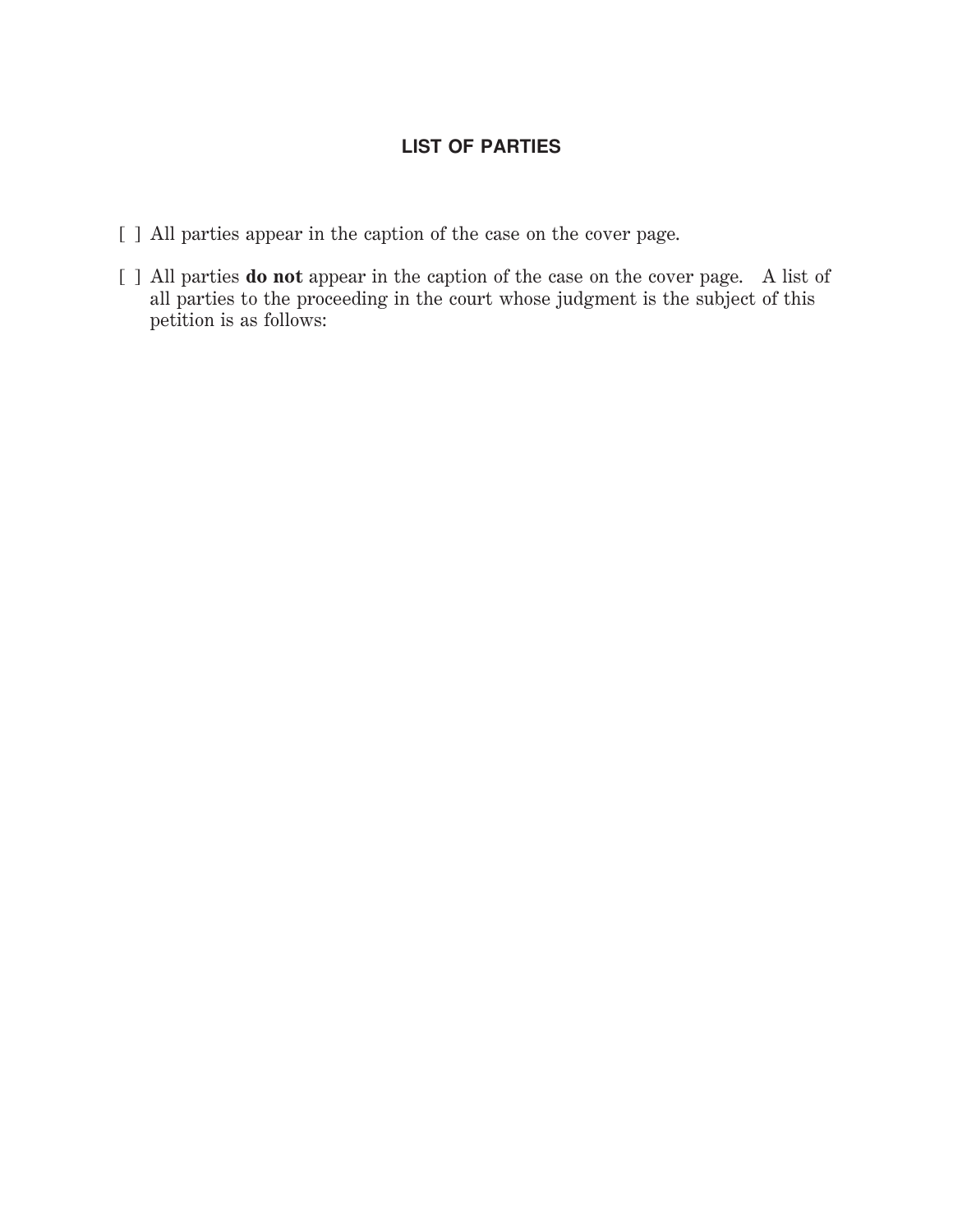# **TABLE OF CONTENTS**

| CONSTITUTIONAL AND STATUTORY PROVISIONS INVOLVED |
|--------------------------------------------------|
|                                                  |
|                                                  |
|                                                  |

# **INDEX TO APPENDICES**

**APPENDIX A** 

**APPENDIX B** 

**APPENDIX C** 

APPENDIX D

APPENDIX E

**APPENDIX F**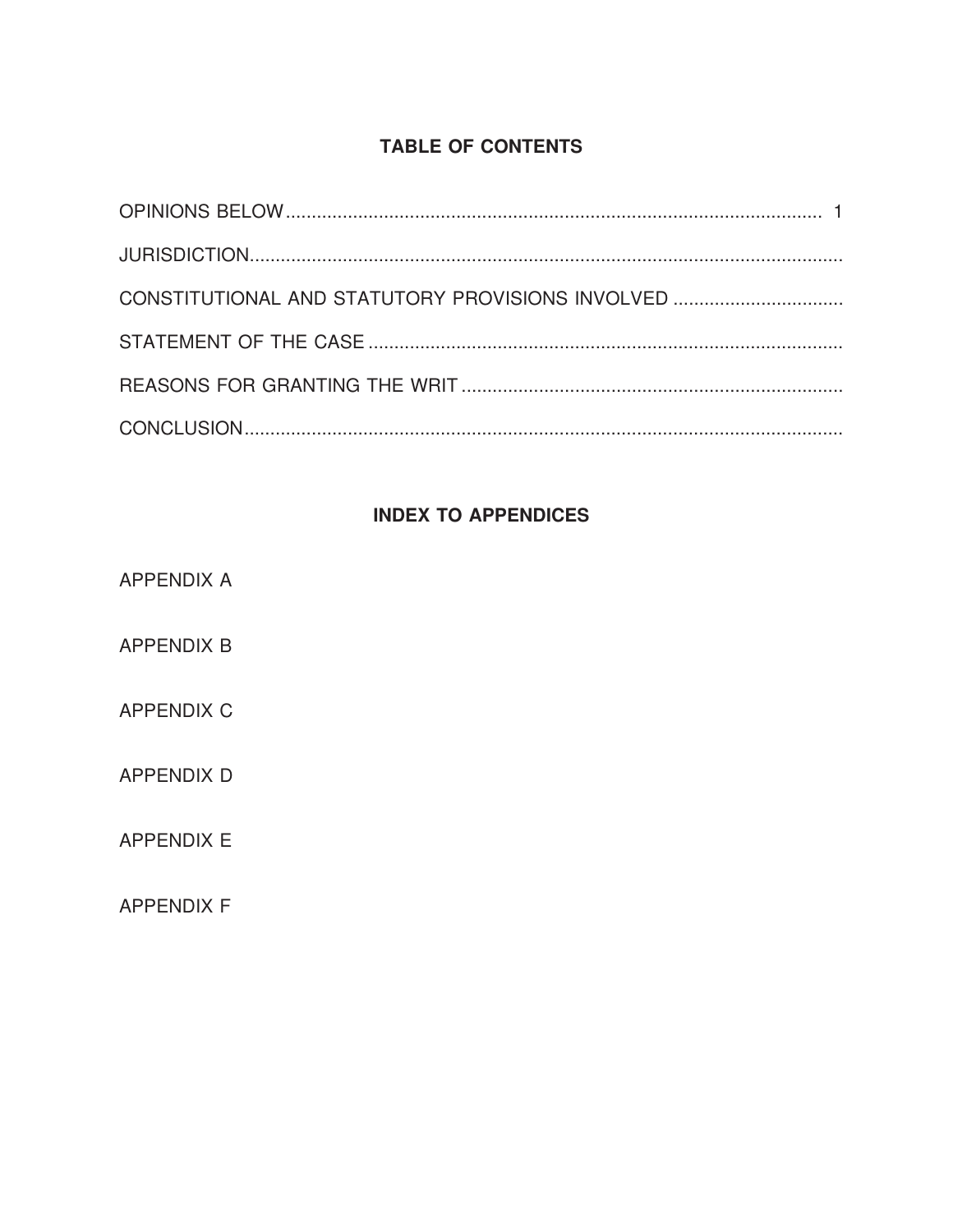# **TABLE OF AUTHORITIES CITED**

CASES PAGE NUMBER

STATUTES AND RULES

OTHER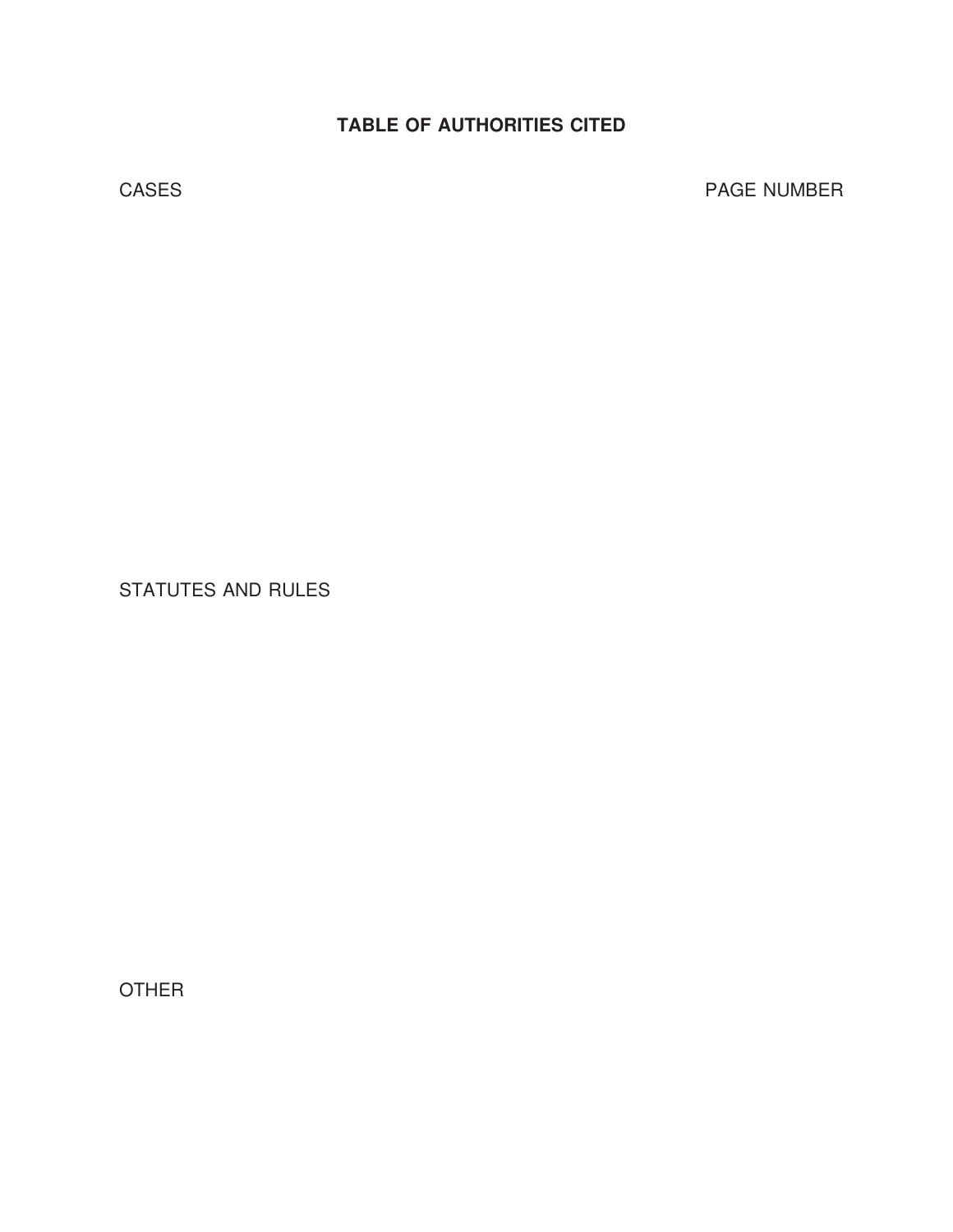#### IN THE

#### SUPREME COURT OF THE UNITED STATES

#### PETITION FOR WRIT OF CERTIORARI

Petitioner respectfully prays that a writ of certiorari issue to review the judgment below.

#### **OPINIONS BELOW**

#### [ ] For cases from **federal courts**:

The opinion of the United States court of appeals appears at Appendix <u>the state</u> to the petition and is

 $\lceil \cdot \rceil$  reported at  $\lceil \cdot \rceil$  is expansion of  $\lceil \cdot \rceil$  is expansion of  $\lceil \cdot \rceil$  is expansion of  $\lceil \cdot \rceil$ 

[ ] has been designated for publication but is not yet reported; or,

[ ] is unpublished.

The opinion of the United States district court appears at Appendix <u>the state</u> to the petition and is

 $\lceil$  ] reported at  $\lceil$ 

[] has been designated for publication but is not yet reported; or,

[ ] is unpublished.

#### [ ] For cases from **state courts**:

The opinion of the highest state court to review the merits appears at Appendix <u>to the petition</u> and is

 $\lceil$  ] reported at  $\lceil$ 

[] has been designated for publication but is not yet reported; or,

[ ] is unpublished.

The opinion of the <u>court</u> court appears at Appendix <u>the petition</u> and is

 $[$   $]$  reported at  $\_\_\_\_\_\_\_$  ; or,

[] has been designated for publication but is not yet reported; or,

[ ] is unpublished.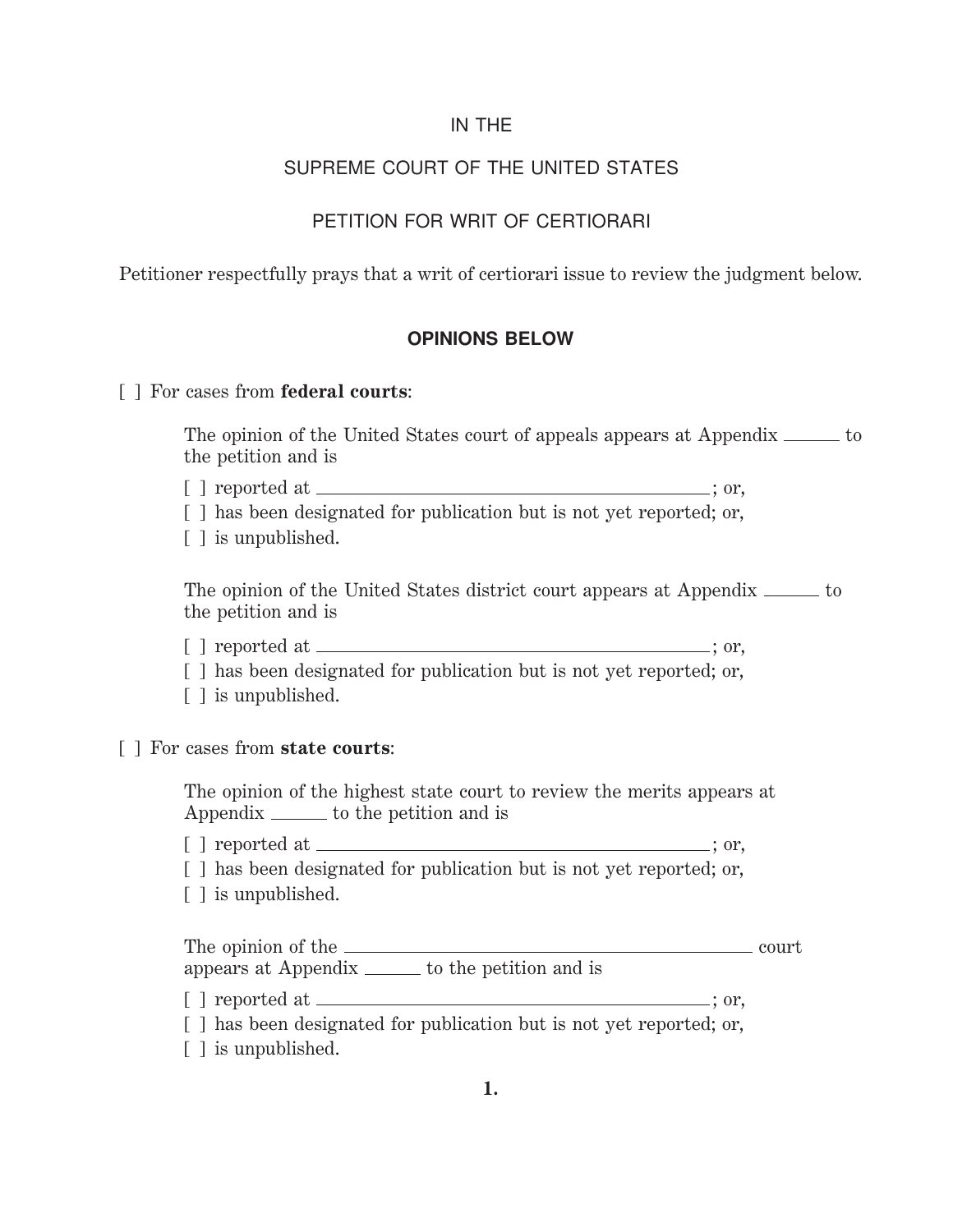#### **JURISDICTION**

#### [ ] For cases from **federal courts**:

The date on which the United States Court of Appeals decided my case was .

- [ ] No petition for rehearing was timely filed in my case.
- [ ] A timely petition for rehearing was denied by the United States Court of Appeals on the following date: \_\_\_\_\_\_\_\_\_\_\_\_\_\_\_\_\_\_\_\_\_\_\_\_, and a copy of the order denying rehearing appears at Appendix .
- [ ] An extension of time to file the petition for a writ of certiorari was granted to and including (date) on (date) in Application  $\overline{N}$ o.  $\underline{\hspace{1cm}}$  A $\underline{\hspace{1cm}}$ .

The jurisdiction of this Court is invoked under 28 U. S. C. § 1254(1).

#### [ ] For cases from **state courts**:

The date on which the highest state court decided my case was \_\_\_\_\_\_\_\_\_\_\_\_\_. A copy of that decision appears at Appendix .

- [ ] A timely petition for rehearing was thereafter denied on the following date: **EXECUTE:**, and a copy of the order denying rehearing appears at Appendix \_\_\_\_\_\_\_.
- [ ] An extension of time to file the petition for a writ of certiorari was granted to and including \_\_\_\_\_\_\_\_\_\_\_\_\_ (date) on \_\_\_\_\_\_\_\_\_ (date) in Application No.  $A$ <sub>-A</sub>

The jurisdiction of this Court is invoked under 28 U. S. C. § 1257(a).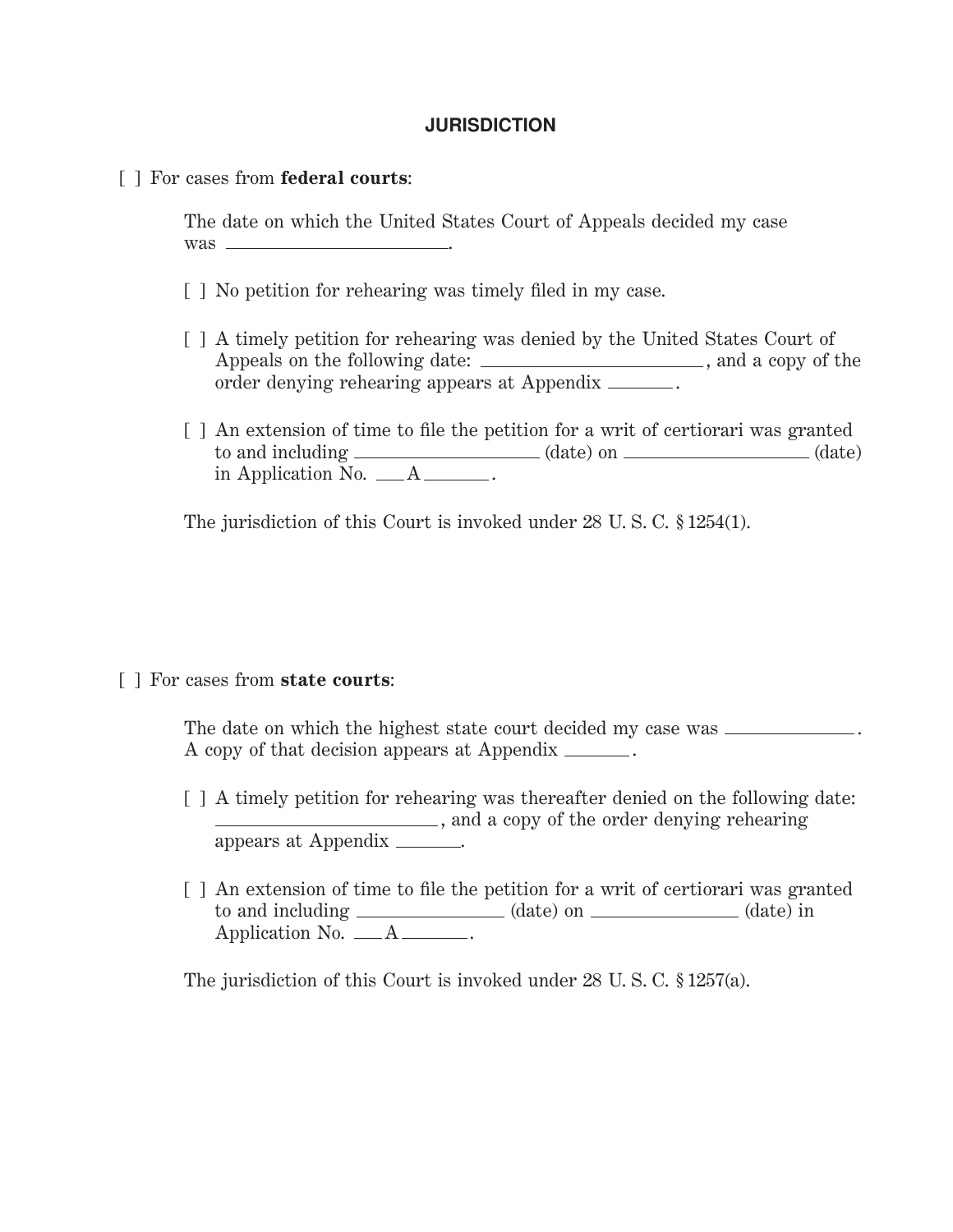# **CONSTITUTIONAL AND STATUTORY PROVISIONS INVOLVED**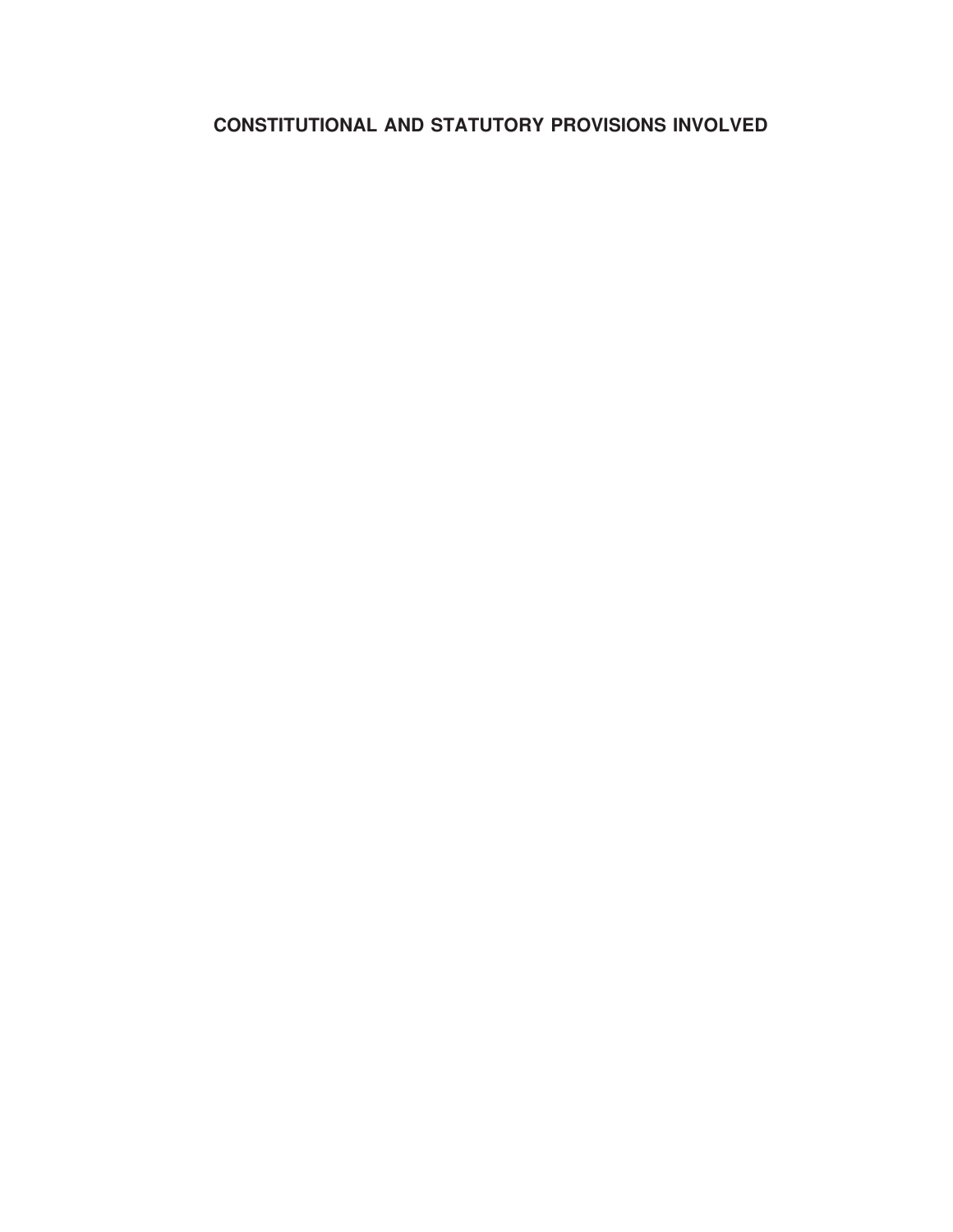# **STATEMENT OF THE CASE**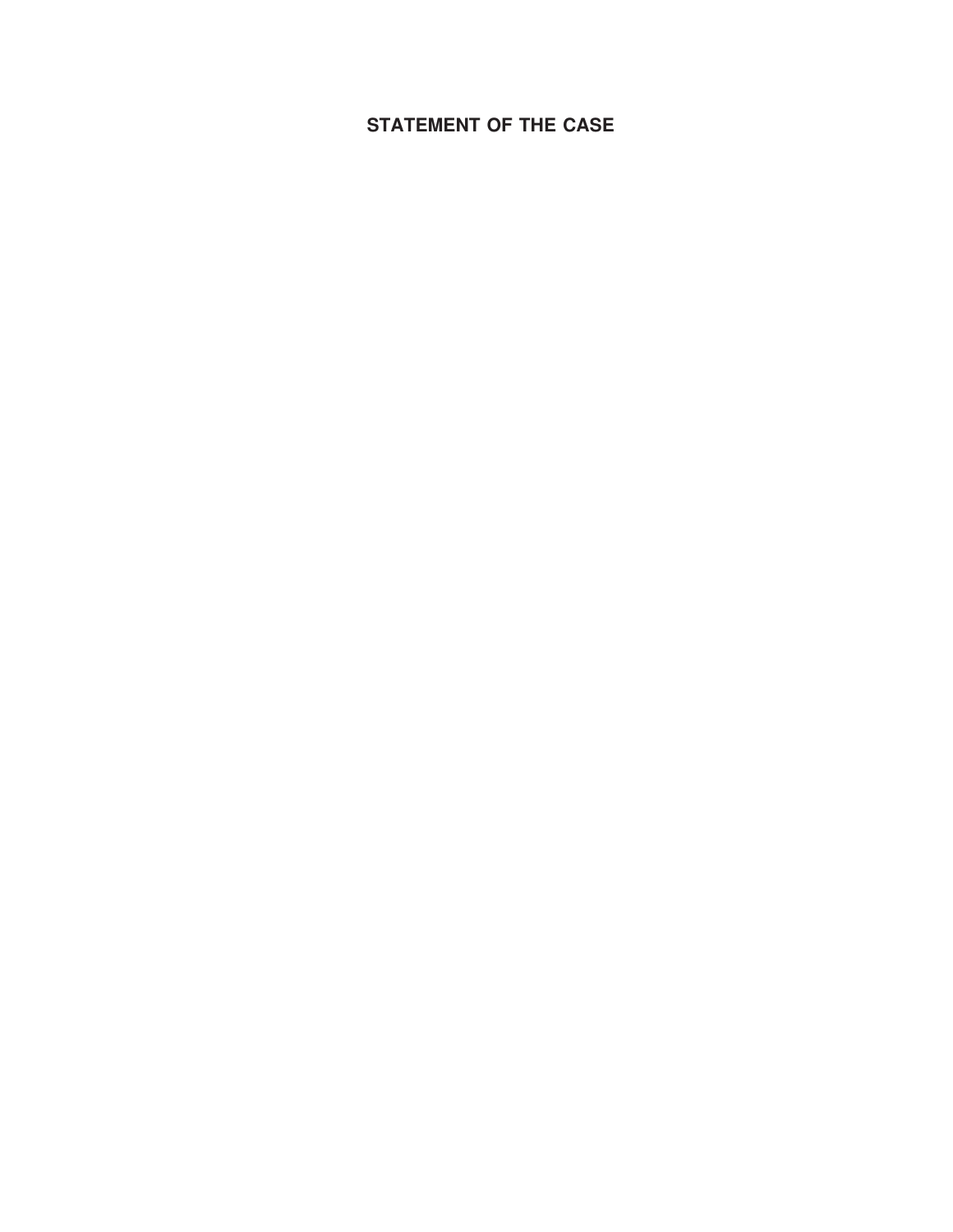**REASONS FOR GRANTING THE PETITION**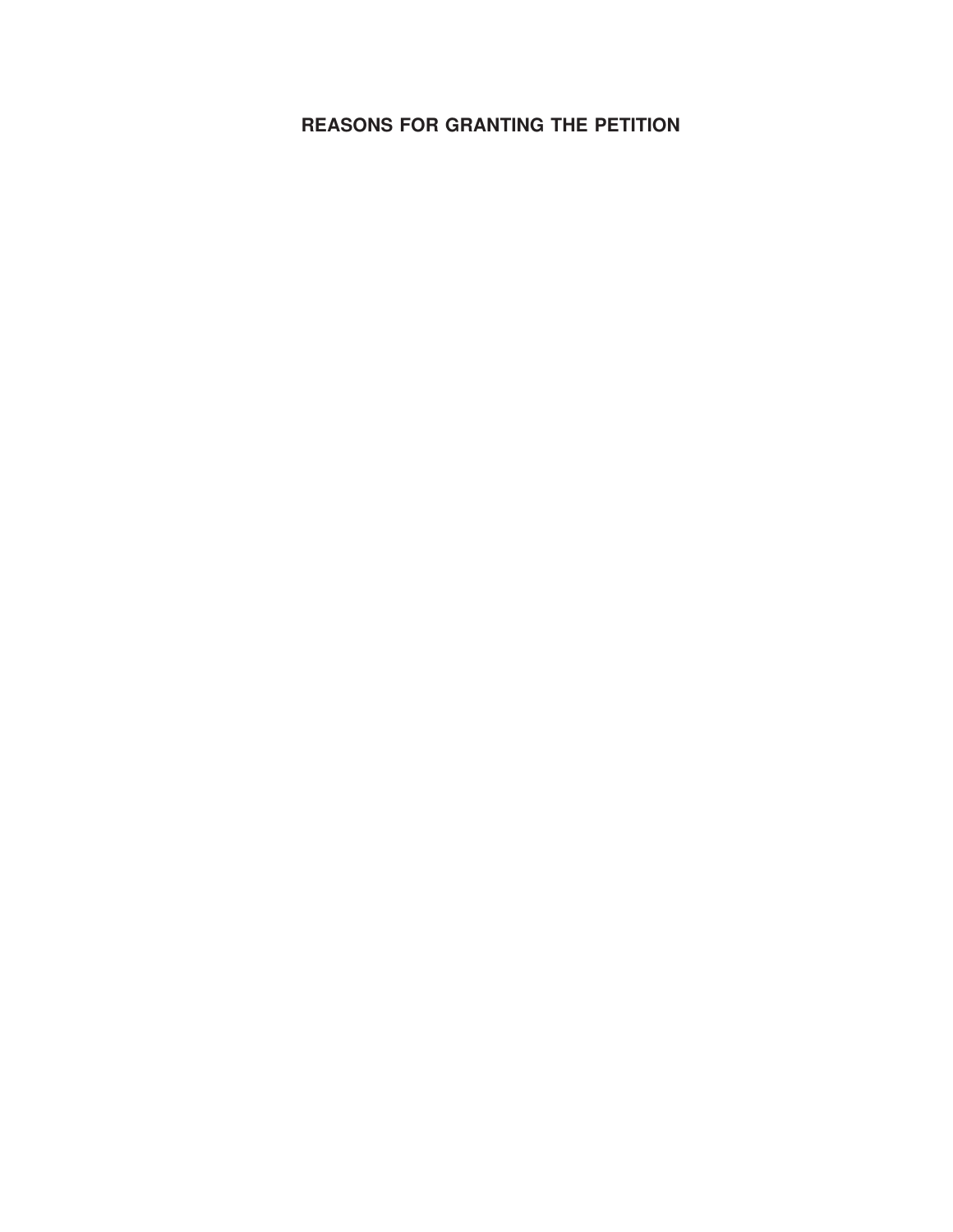# **CONCLUSION**

The petition for a writ of certiorari should be granted.

Respectfully submitted,

Date:

<u> 1989 - Johann Barn, mars eta bainar eta baina eta baina eta baina eta baina eta baina eta baina eta baina e</u>